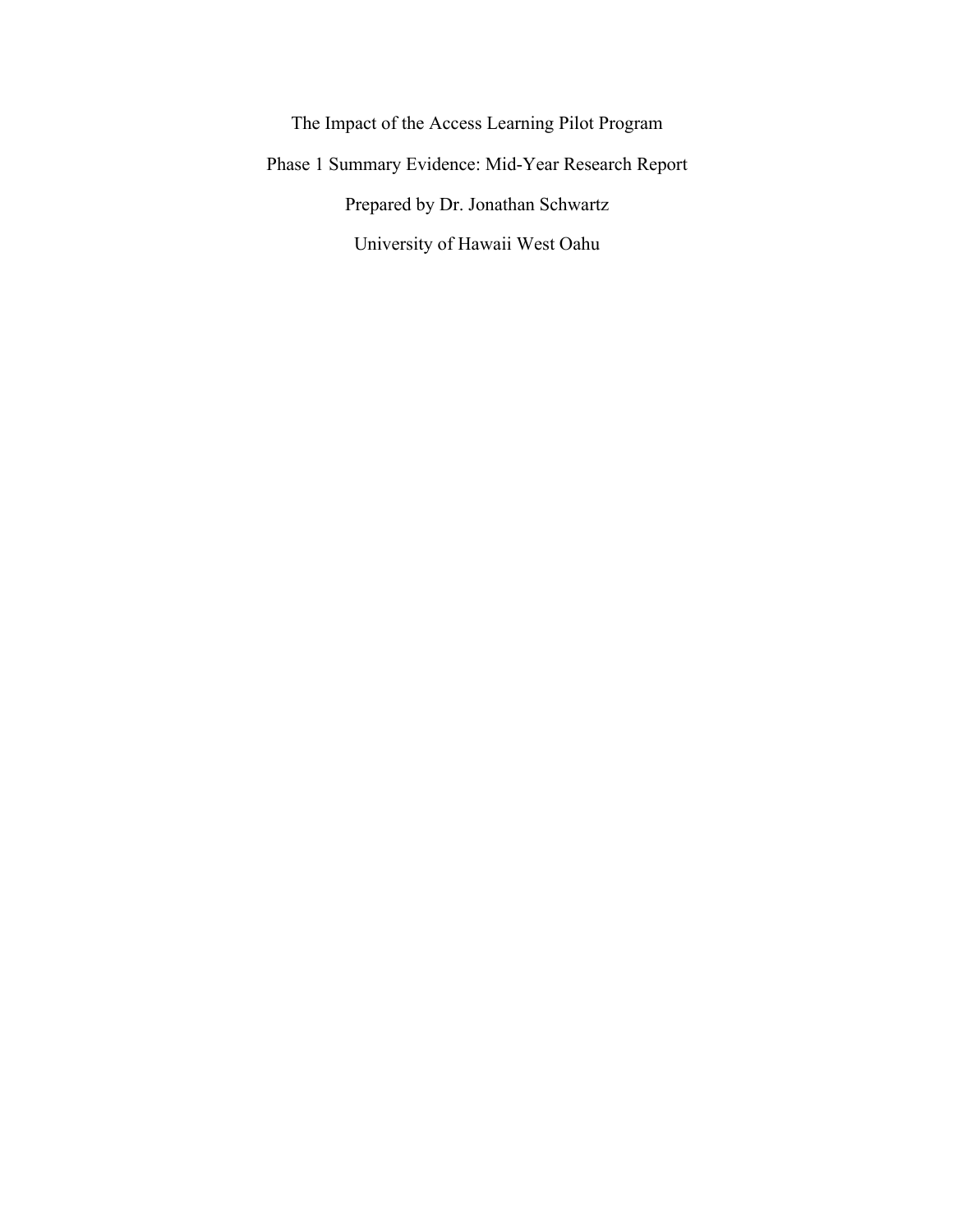The evaluation team consisted of one part-time researcher.

Dr. Jonathan Schwartz is an Associate Professor in the Division of Education at the University of Hawaii West Oahu.

Dr. Schwartz was hired to be the external evaluator on the Access Learning (formerly CCDC) Pilot Program.

This report has been written by Dr. Schwartz who also collected and compiled all evaluation evidence.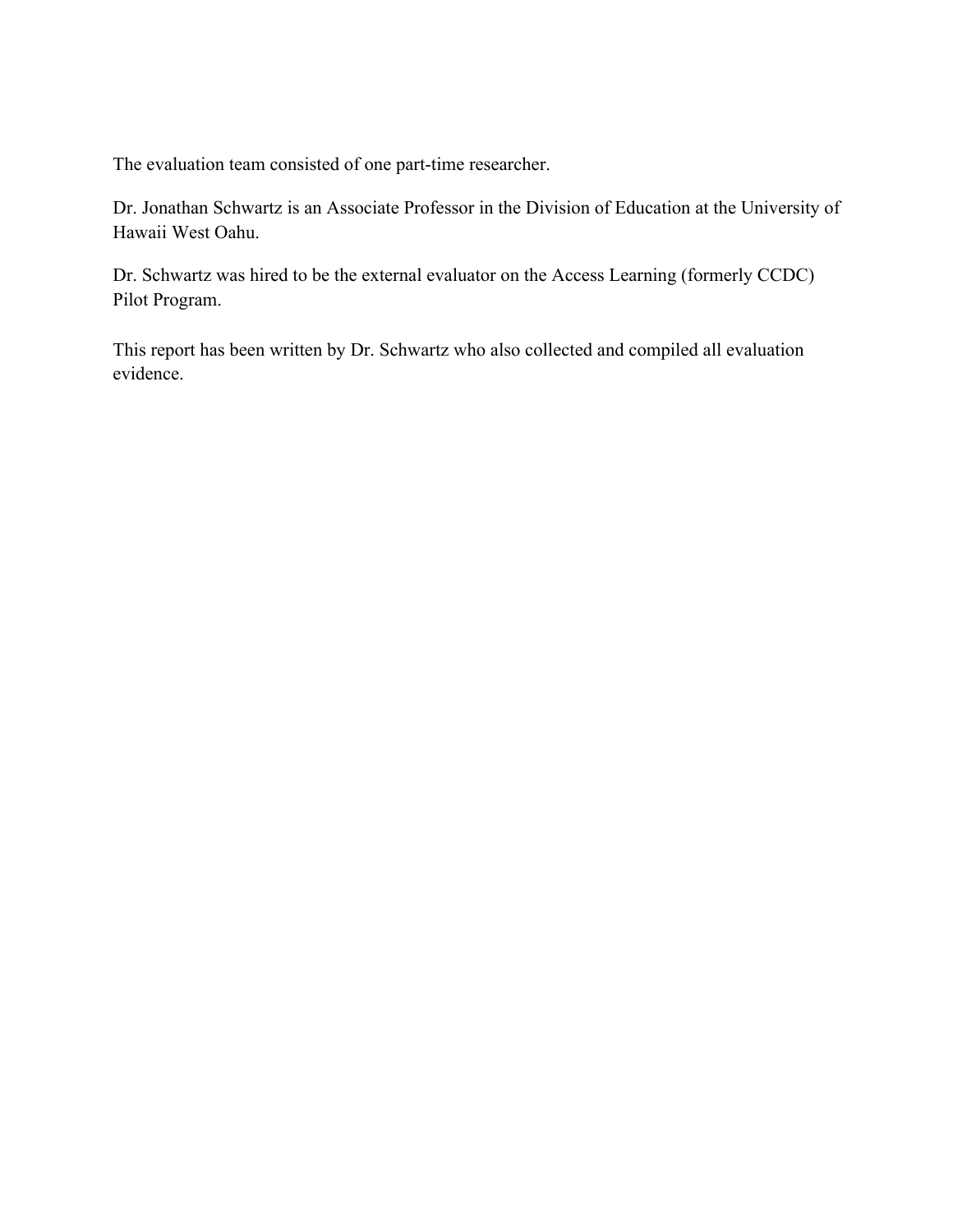### **Overview of Research**

The initial phase of the Access Learning pilot program (September 2013 to December 2013) provided all teachers in eight schools on two islands with laptop computers, and provided schools and teachers technical assistance. All schools received professional development for integrating laptop technology into their curriculum and instruction. Evaluation evidence collected and analyzed during this initial phase indicates:

## **Summary of Initial Findings**

How are the computers being used, what impacts have they had on teachers and students, and what obstacles do teachers, schools encounter?

This report provides an overview of the baseline data collected during the beginning of first semester, 2013. These data include teacher perceptions of the potential impact of technology as well as lessons learned to date. A final report with administrator, teacher, technology coordinator, parent, and student data will be released in May 2014. The final report will also include any identified outcomes.

The evaluation evidence collected over the first 4 months of the program, and presented in this summary report indicates that computers are used widely by teachers and in a variety of activities to improve job performance and teaching. Three factors were identified that determine computer usage and acceptance: technology skill level, prior computer experience and usage, and participation in professional development activities.

Teachers and Principals see positive potential from the implementation of the one-to-one computer program. They believe that computers will help them improve performance and efficiency so that they can accomplish more in less time. They also believe that computers will make them better organized and prepared. They think that all students will benefit through greater access to educational opportunities and more individualized instruction. Teachers also think the new digital curriculum in English language arts will benefit teachers and students.

Some obstacles, however, have been reported in this initial phase of implementing the Pilot program. Teachers, Principals, and technology coordinators believe that there was a lack of a customized/localized implementation program by school and that numerous infrastructure issues that exist such as providing a sustained commitment of resources, device management questions and what for personnel additions are required to support the program. Many teachers also report that the lack of sufficient professional development activities, and the lack of time to explore and learn more about the uses of the laptops, hinders them in further integrating the technology into their teaching and learning.

In summary, more data needs to be collected to determine the success of this pilot program. Best practices are emerging and are being documented so that lessons can be learned. There is substantial self-reported evidence that student learning has the potential to improve. In the coming months and years, this perceived impact on student learning needs additional attention and study. This sustained and systematic analysis will require new types of assessments, along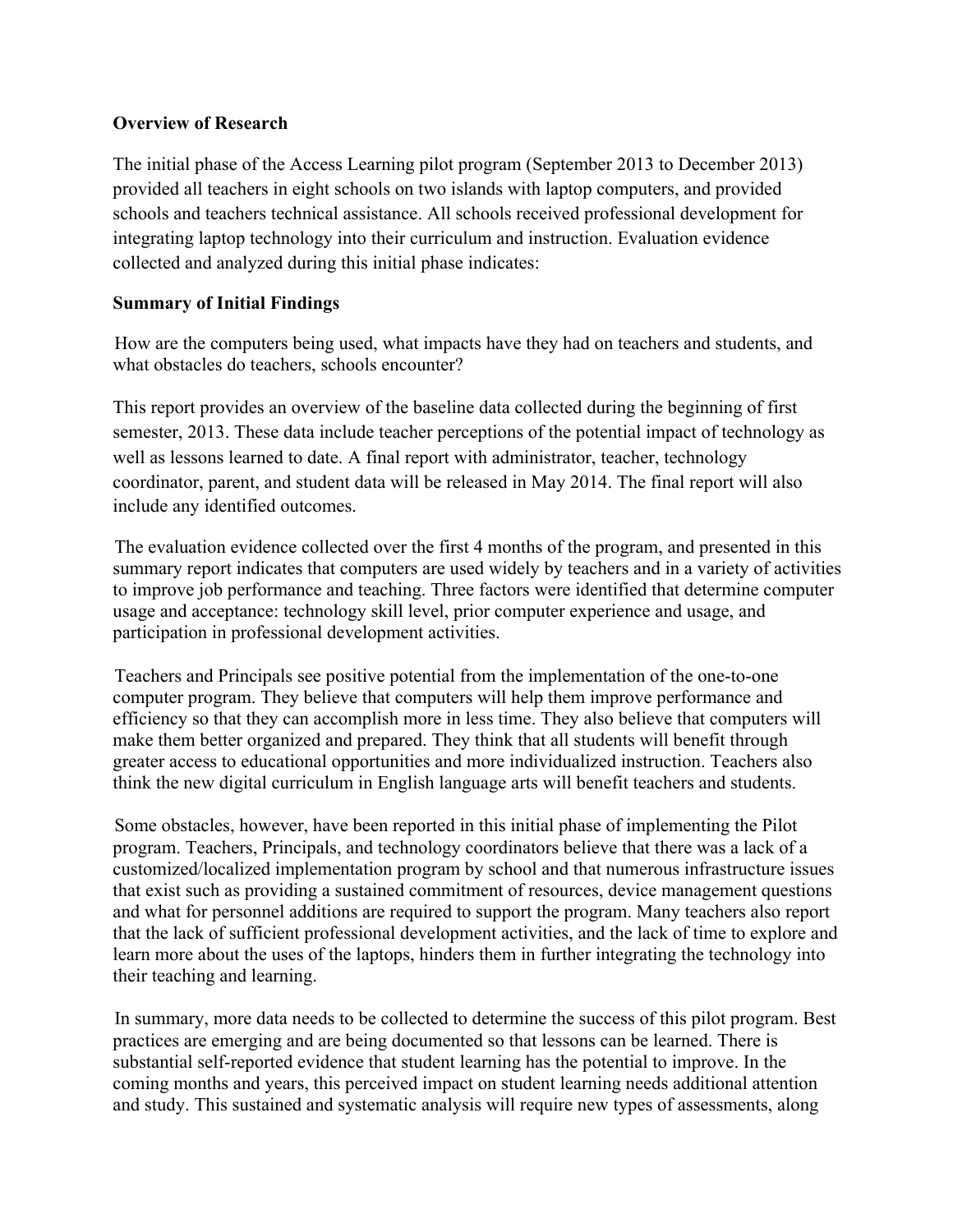with traditional ones, to capture the potentially new and more varied way of learning that are occurring through the implementation of Hawaii's innovative one-to-one laptop technology program.

Presently, a level of performance for the overall program must be determined in order to determine if the program will be considered successful. The key to answering this question is to work with individual schools to help them conduct their own evaluations. In that way, the school can determine benefits in a way that is consistent with their own goals and approaches to teaching, learning and data collection. This remains consistent with the Legislature's intent to empower each school to be directly accountable for student achievement.

There are a number of key questions to address as we move forward. These questions align with the key questions guiding the evaluation.

### RQ1: How are laptops being used?

- How do we gauge commitment level?
- What levels of usage will be considered acceptable?

### RQ2: What are the impacts of laptops on teachers and students?

• What measures will be used to evaluate student achievement?

## RQ3: What obstacles have schools and teachers encountered using a computer in the classroom?

• How will the lessons learned be used to improve project effectiveness?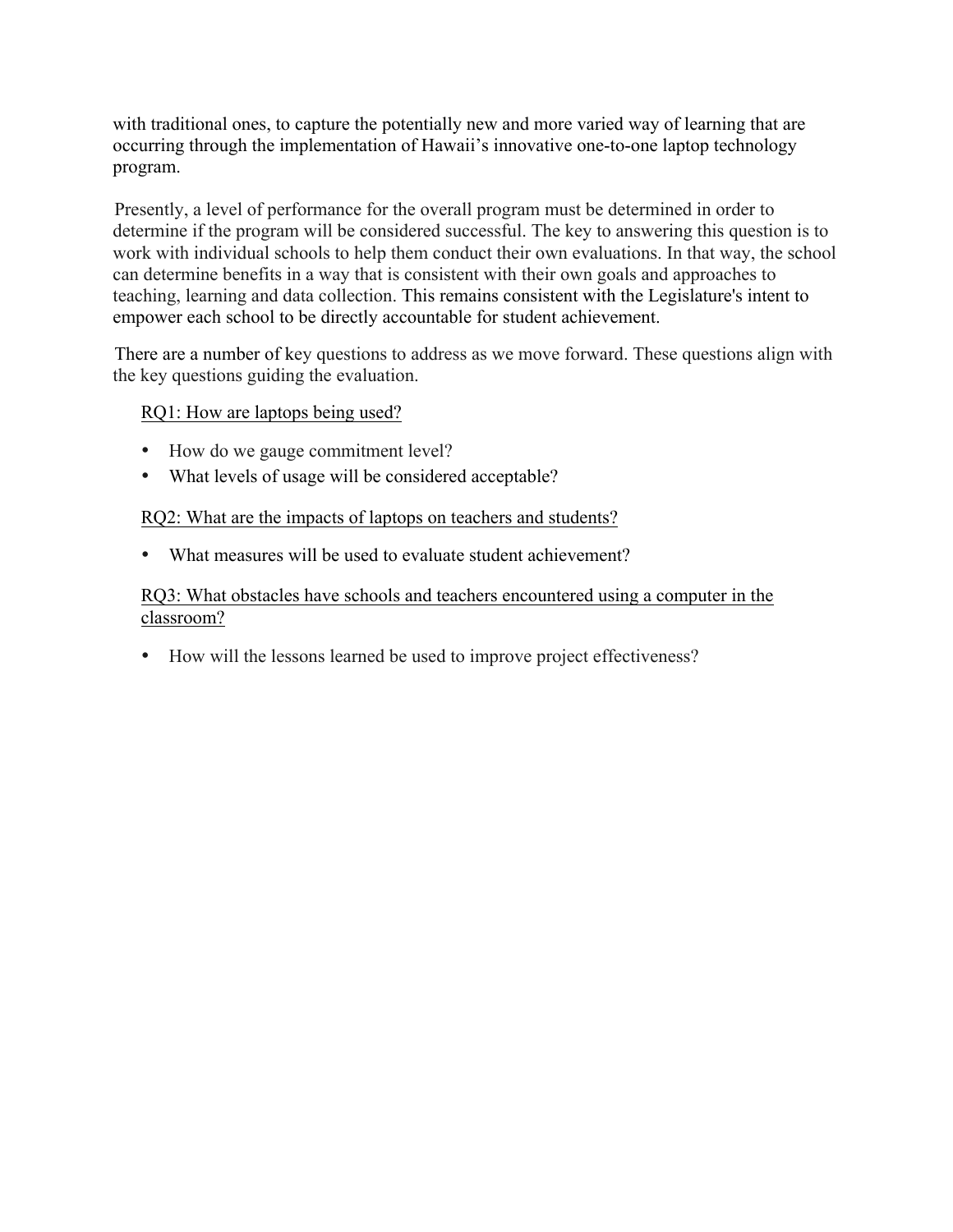# **The Impact of Hawaii's Access Learning Program on**

## **Teachers in Eight Public Schools**: **Phase One Summary Evidence**

In school year 2013-2014, the Hawaii State Department of Education began implementation of the Access Learning Pilot Program, with the goal of providing teachers and students in participating schools with the opportunity to leverage technology to transform teaching and learning. For the purposes of data collection for the evaluation study, the pilot project has been divided into two phases: Phase One which took place during the Fall 2013 semester and Phase Two which will take place during the Spring 2014 semester. Phase One of the Pilot provided teachers in eight schools with laptop computers, funds to offset the costs of a new digital curriculum, and support for teachers and school leaders on integrating technology into teaching.

Phase Two will involve deployment of laptops to the students (it is noted that two schools -- Keaau and Pahoa Elementary Schools -- deployed both teacher and student laptops in the Fall 2013 semester). This report provides some evidence, from the Phase One, on teacher use and the anticipated impacts on teachers and students. Additional evidence will come in the report on Phase Two, to be issued in May 2014.

## Background

The Department of Education seeks to investigate the impact that technology can have on supporting innovative and effective teaching, engaging students in learning by providing interactive and quality content, and the potential for technology to alleviate burden on educators. Based on the results of the Access Learning Pilot Program, the Department will further explore expanding access to digital learning opportunities across the state.

In 2012, the Department approached the Legislature with an ambitious ask for \$42 million over two years for the first phase of a three phased rollout to ultimately provide all teachers and students with a digital device. This program was proposed to begin with focused professional development and the leasing of computer devices over a 4-year period. The legislature approved a smaller scale pilot and appropriated \$8.2 million for the purchase and implementation of digital devices within one school year. According to DOE representative Stephanie Shipton, the shift to a one-year purchase and rollout as opposed to a multi-year rollout required the DOE to adjust their program. Adjustments included compressing the professional development schedule and revising a budget that was originally based on costs estimated from a multi-state request for proposal with devices leased as opposed to purchased and services/supports from the vendor included as part of the proposal.

In June 2013, 12 schools applied for the pilot program and 8 were selected. Schools were selected based on technology infrastructure and commitment to participate in key aspects of the program (professional development, program evaluation, and implementation of a digital curriculum). Complex Area Superintendents and school principals worked together to complete the application and review project requirements. In addition to the application, selected schools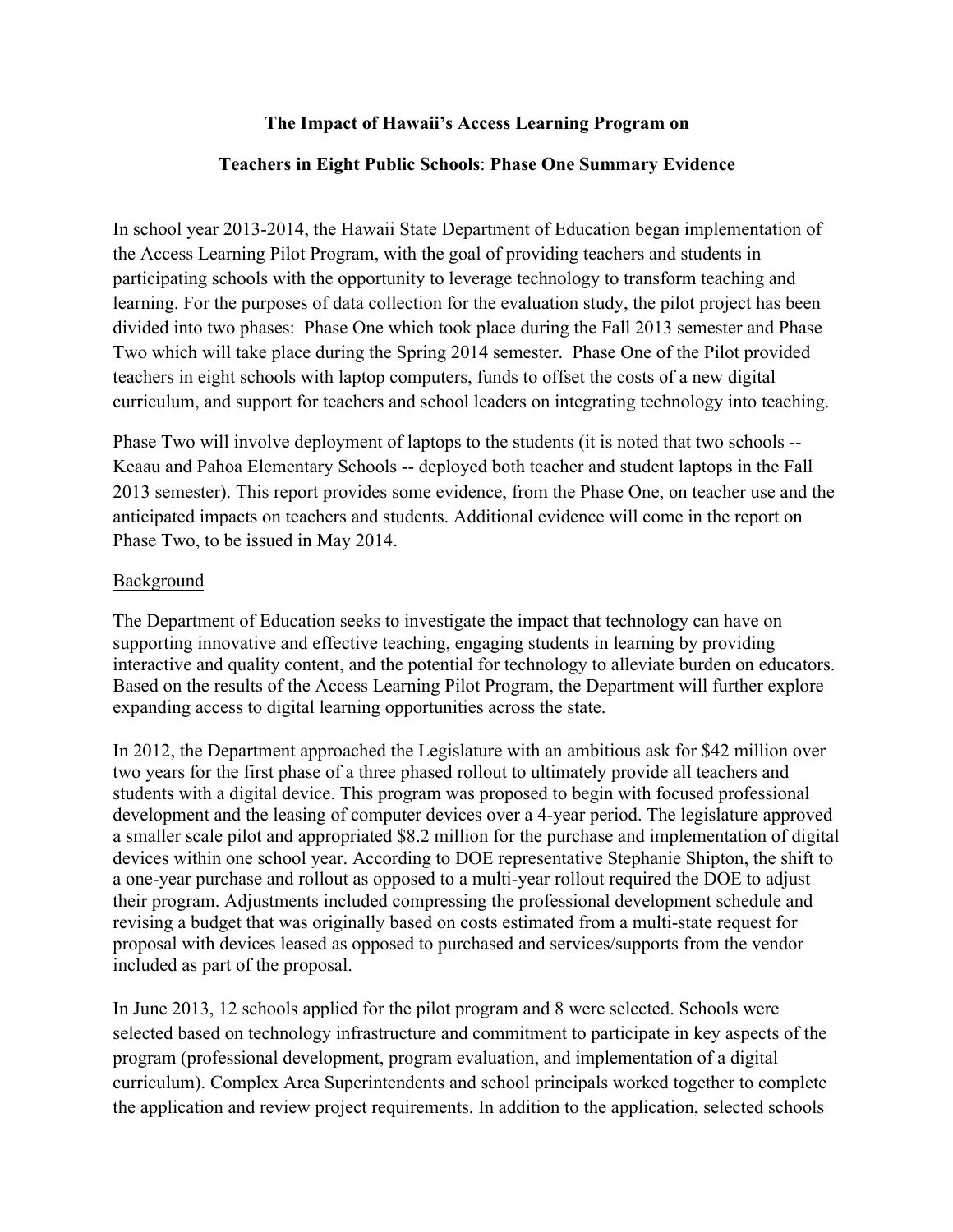completed a project agreement. Each school's project agreement included enrollment and teacher counts (to inform device purchase), the number of classrooms in the school (to inform device cart and other peripheral purchases), the resources the Department was able to provide, the school responsibilities, and the school points of contact/project team.

The DOE purchased devices for all teachers and students, charging and storage carts for each classroom, software (academic and security), and professional development, as well as provided funds to schools to offset costs associated with curriculum, asset tags, and substitute teacher days.

In the fall of 2013, the first implementation phase began. Schools completed professional development with three vendors: Apple Computers; the Curriculum, Research, and Development Group (CRDG) from the University of Hawaii at Manoa; and McGraw Hill or College Board. Apple Computers provided training that focused on fundamentals of using a Macbook or iPad, integrating computers into curriculum, language development in literacy, and creativity. CRDG provided training on Google Apps for Education in support of the Common Core, supported design and development of resources for schools to manage the transition to technology, and provided support to technology coordinators. McGraw Hill and College Board provided training on their digital English language arts curriculum. The Office of Curriculum, Instruction and Student Support (OCISS) provided on demand wiki wiki training sessions, scheduled and customized to meet each school's individual needs. Different vendors offered different professional development designs, mostly catered to the individual schedules and needs of each school.

By December 2013, 7 of the 8 schools had completed all scheduled professional development with CRDG and the one remaining school was scheduled to complete training in early January. Nearly all schools completed professional development with Apple Computers and all schools completed professional development with McGraw Hill or College Board.

# **Evaluation Design**

In May 2013, a team of staff from the Office of Curriculum, Instruction and Student Support (OCISS), Office of Information Technology Systems (OITS), Office of Strategic Reform (OSR), and the Systems Accountability Office (SAO) met to discuss the key goals, research questions and data points that would drive implementation of the Pilot project. The group decided on goals for the Pilot project to include:

- Support student mastery of the Common Core State Standards;
- Improve and increase the use of technology to support student learning; and
- Identify best practices and lessons learned to inform work across the state, in non-pilot schools.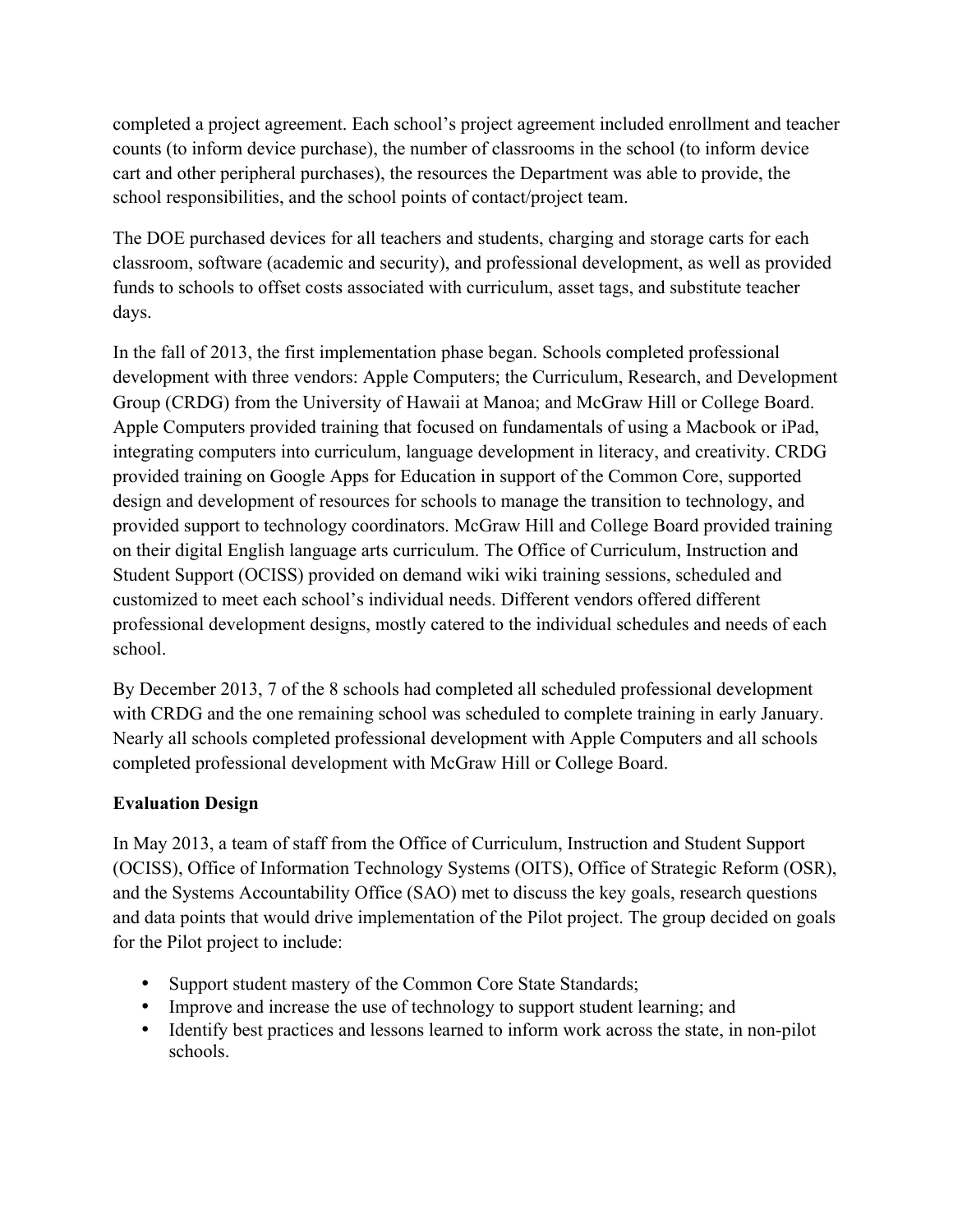In June 2013, the DOE created a team to construct a research design for the evaluation of the Pilot project. Taking into account research on existing 1:1 pilot projects in other states and districts, project staff and developers identified three core areas to examine: (1) Teachers and Teacher Training; (2) Student Learning; and (3) Schools and Community. Based on these areas, research questions were developed.

The evaluator and the DOE recognize that policymakers and others require evidence to inform their assessment of the program. Thus, the evaluation focused on answering three questions:

- How are laptops being used by teachers?
- What are the impacts of the laptops on students and teachers?
- What obstacles have school and teachers encountered?

A mixed methods approach was used to collect and analyze evidence. A mixed methods approach integrates both qualitative and quantitative data collection techniques. For this research, the researcher started with the collection and analysis of quantitative data (surveys) to determine a relationship between variables. The researcher then used the information to inform the collection of qualitative data (interviews and observations). Using multiple evaluations and sources of evidence provided a triangulation of evaluation evidence, and increased the validity and reliability of findings. Evaluation was collected using the following tools:

- 1. Online surveys: Web-based surveys were used as the primary means of gathering data from all teachers, technology coordinators, and principals during the first phase.
- 2. Interviews: Focus group and individual interviews took place at all sites. During site visits, the evaluator met with teachers, team leaders, technology coordinators, vice principals, and principals. Interviews took place with individuals as well as small groups. In some cases, the evaluator attended team meetings and was granted time at the beginning or end to speak with the group.
- 3. Observations: A limited number of observations of classrooms were conducted during site visits.
- 4. The researcher also reviewed evaluations collected as part of professional development courses.
- 5. Case studies: The evaluator met with officials from public and private schools with oneto-one computer programs in the state of Hawaii. These schools included: Kalani, Ben Parker, Hale Kula, MidPac, Iolani, and Punahou. The review and analysis of these oneto-one computing programs helped inform the evaluation.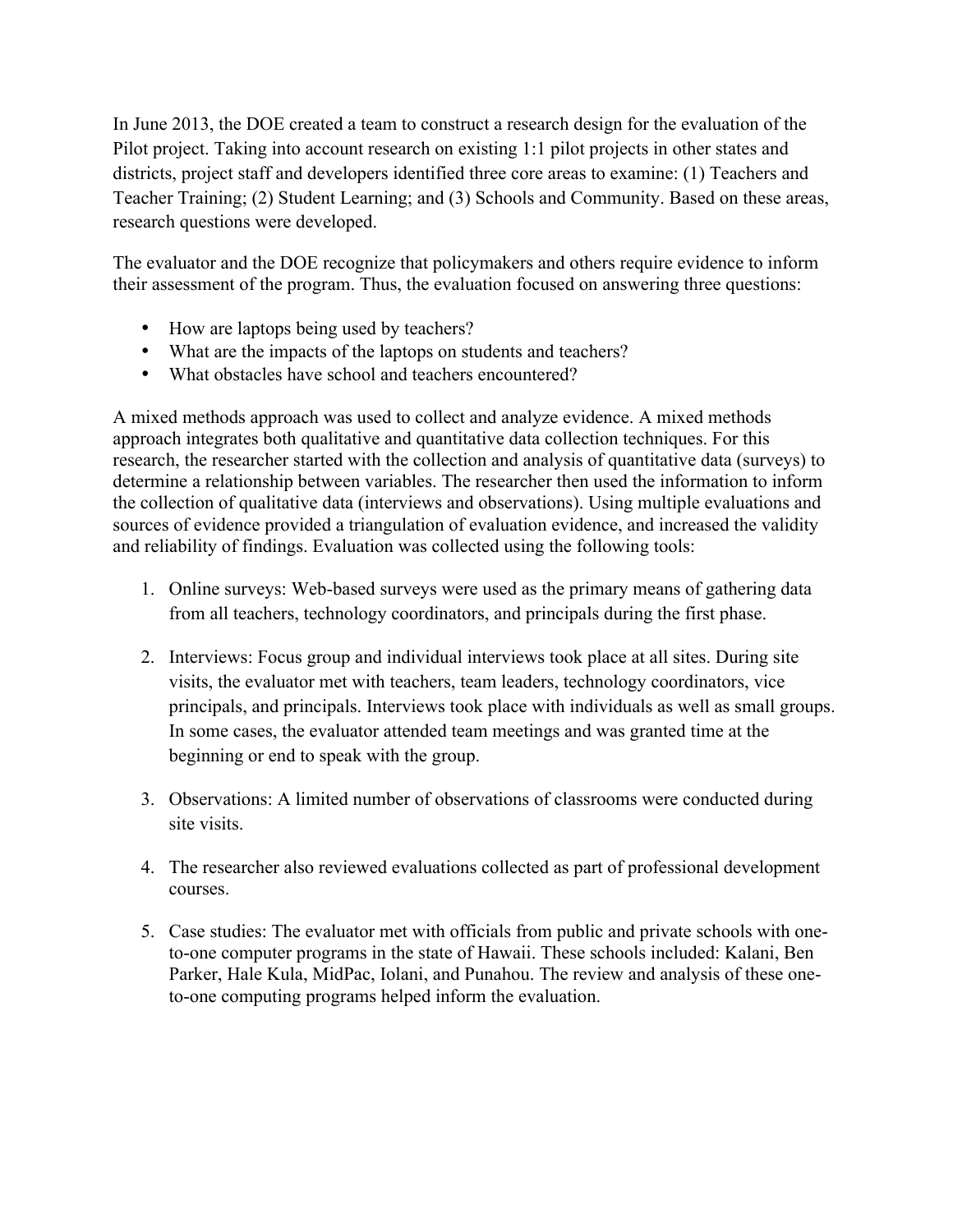# **Evaluation Data**

Teachers, technology coordinators, and principals in the Pilot program were surveyed during the first phase of data collection to develop a baseline. Table 1 reports the number of participants surveyed and returned, and the response rates.

Response rates varied by school. Almost 450 teachers were surveyed. Surveys from 161 teachers were returned and analyzed. Eight technology coordinators were surveyed, and all eight responded. Eight principals were surveyed, and all eight responded. In addition 13 site visits were conducted at pilot schools from October to December 2013. During those site visits, 94 teachers were interviewed at 8 schools. A limited number of observations took place at the two schools where students had already received computers (Pahoa Elementary and Keaau Elementary).

| <b>Groups</b>                  | <b>Number Surveyed</b> | <b>Number Returned</b> | <b>Response Rate</b> |
|--------------------------------|------------------------|------------------------|----------------------|
| Teachers                       | 448                    | 161                    | 36%                  |
| <b>Technology Coordinators</b> |                        |                        | 100%                 |
| Principals                     |                        |                        | 100%                 |

Table 1: Survey responses

Table 2: Total number of site visits, observations and interviews.

| <b>Site</b><br><b>Visits</b> | <b>Teachers</b><br>Interviewed | <b>Technology</b><br><b>Coordinators</b><br><b>Interviewed</b> | <b>Principals/Vice</b><br><b>Principals</b><br><b>Interviewed</b> | <b>Classrooms</b><br><b>Observed</b> |
|------------------------------|--------------------------------|----------------------------------------------------------------|-------------------------------------------------------------------|--------------------------------------|
| 13                           | 94                             |                                                                |                                                                   | 10                                   |

All teachers in the 8 schools in the pilot program were contacted and asked to participate in this evaluation study. Out of the 448 who were contacted, 161 or 36%, returned questionnaires. It is important to note that the results of this evaluation represent only the teachers who returned questionnaires, not all of the teachers in the 8 of schools. Findings are not and will not be valid enough to generalize.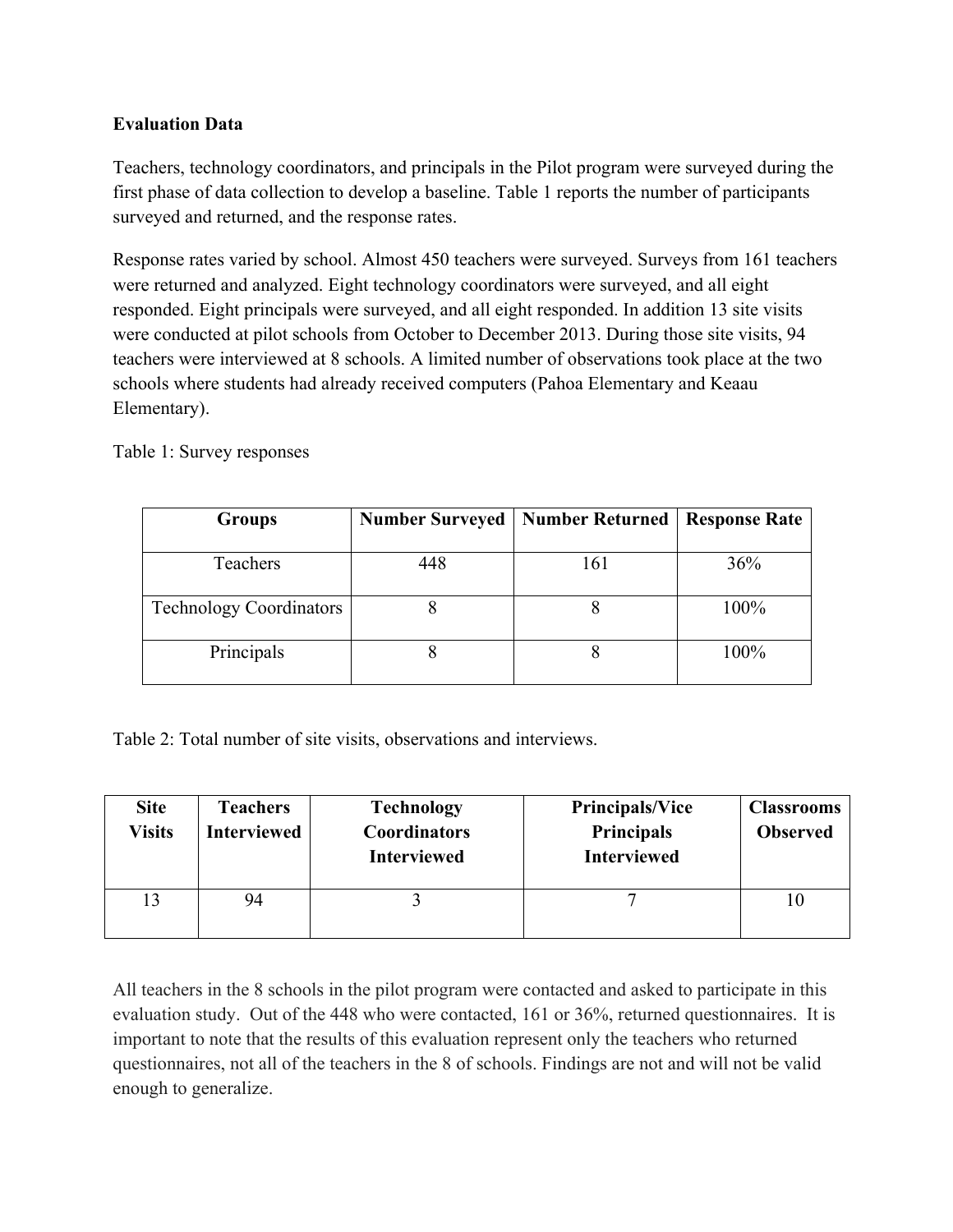# **Phase two of data collection will consist of the following:**

- Teacher surveys
- Principals surveys
- Technology Coordinator surveys
- Student Surveys pre and post
- Parent surveys
- Classroom observations
- Interviews with teachers, students, principals, technology coordinators
- Analysis of student work samples

# **Findings**

# RQ1: How are laptops being used?

1. Prior to the introduction of the pilot, there was extensive usage of computers by teachers in the public schools.

• Prior to this year, 93% of teachers surveyed reported using a computer.

2. Computers are rapidly becoming critical to the way that teachers do their jobs. The teachers surveyed use computers in the following ways.



Percentage of Teachers who use the Laptop at least a few times a week to: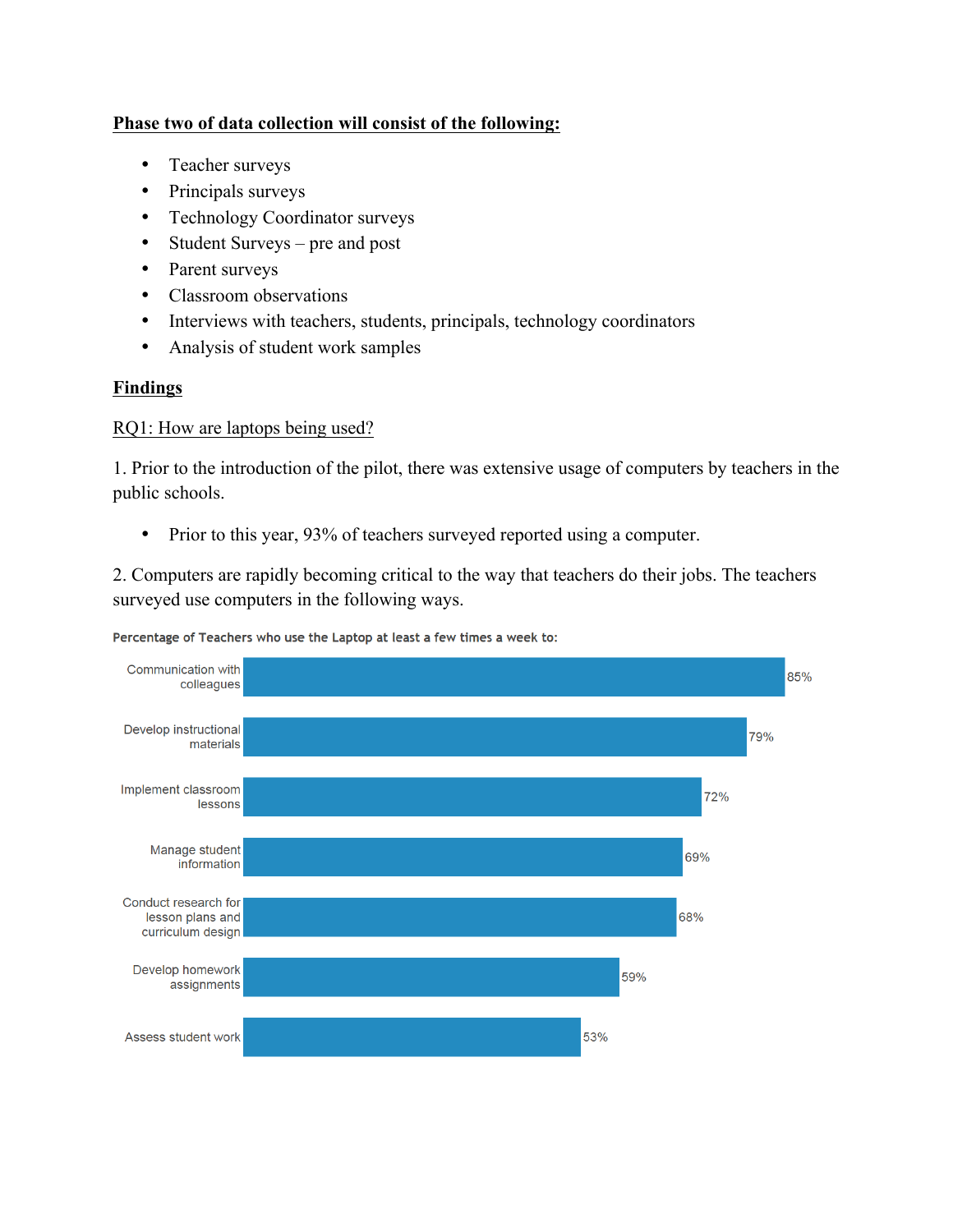Some of the comments:

*We do more sharing of documents – now more than ever before. Google docs will let us post a document and then other members of my [grade-level] team can examine and make changes.* (Teacher interview, Fall 2013)

*One of the best things about using a computer is that it allows me to create and maintain library of materials. Over the last few years, I've collected lesson plans, presentations, assignments, and assessments that I've been able to use again and again.* (Teacher Interview, Fall 2013)

*I am able to do research quickly when classroom discussion leads to a question I don't have the correct answer.* (Teacher Survey, Fall 2013)

Teachers repeatedly note that they use computers to augment teaching in various ways.

*Students watch video clips on historical events we are studying. It gives them visuals of*  what they are reading and learning about. (Teacher Survey, Fall 2013)

*Videos, songs, games allow me to build prior knowledge in a way that is fun and interesting.* (Teacher Interview, Fall 2013)

*I have been able to develop schema in students by introducing videos and pictures. Also, students remember better when lessons are interactive such as keynote or powerpoint. Data is also easier to be analyzed when it is on a database where many can access.* (Teacher Survey, Fall 2013)

*As a review, we play Jeopardy using PowerPoint. I also show clips to learn poetry or debate.* (Teacher Survey, Fall 2013)

3. With two of the eight schools deploying student devices in the first phase, 41 percent of the teachers surveyed integrate computers into their classroom instruction on a daily basis.



Percentage of Teachers who integrate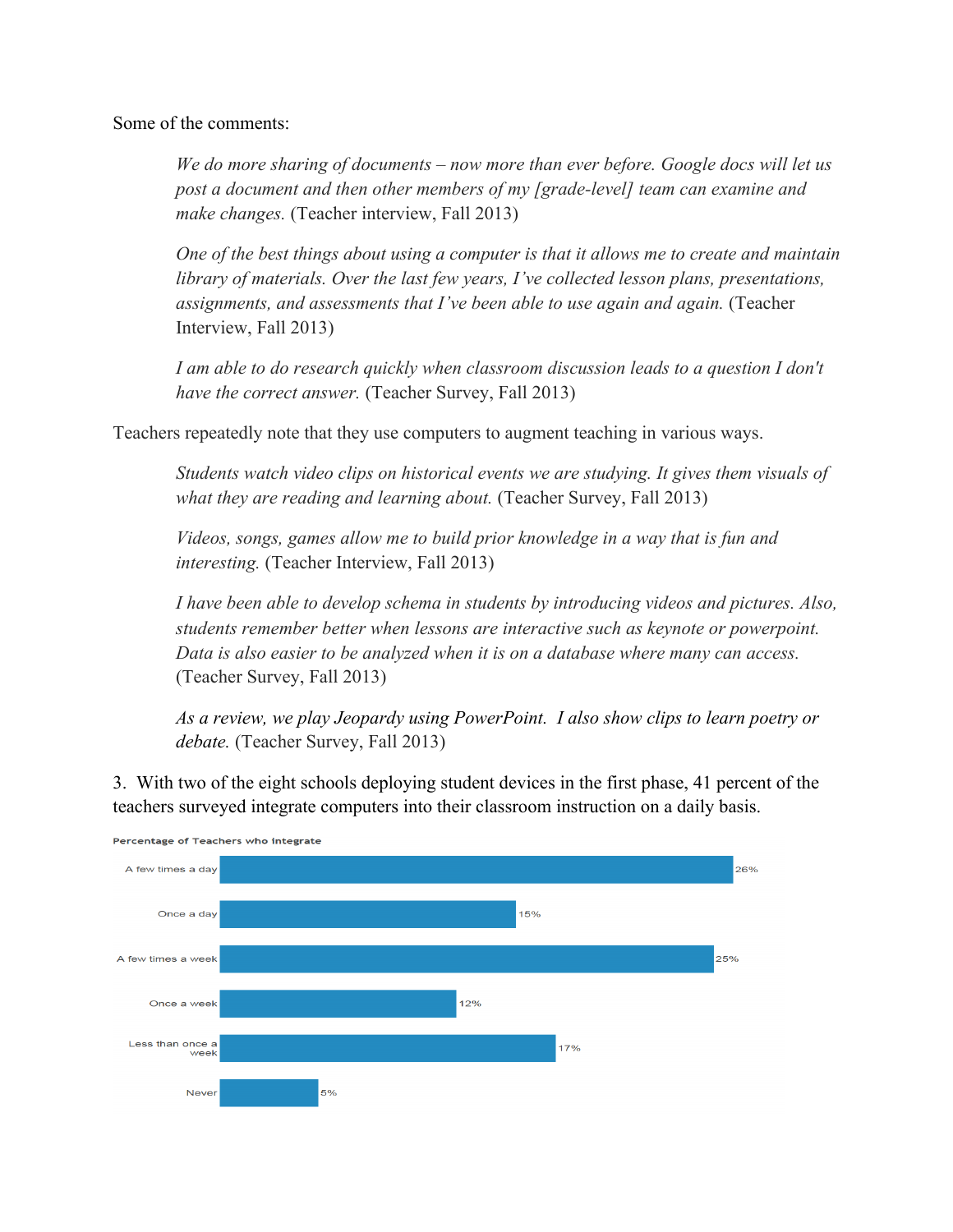4. Integration consists of a broad variety of teaching activities.



**Integration Activities** 

Google Applications for Education was a major part of the professional development provided as part of this pilot project. It is interesting to note that very few teachers who previously used Google Applications for Education for personal use are using these applications with their students. With professional development provided during the Fall 2013 semester to the Access Learning schools and the deployment of student devices in the Spring 2014 semester, teacher use of Google Applications for Education with students may have been lower.

| Google Apps for | Using for    | Using with |
|-----------------|--------------|------------|
| Education       | personal use | students   |
| Calendar        | 47%          | $1\%$      |
| Drive           | 51%          | 9%         |
| Docs            | 53%          | 13%        |
| Spreadsheets    | 38%          | 3%         |
| Gmail           | 60%          | 8%         |
| Presentations   | 19%          | 7%         |
| Forms           | 23%          | $2\%$      |

5. Three key factors determine teacher computer acceptance and usage: technology skill level, prior computer experience and usage, and participation in professional development activities. The greater their technology skill level, the more computer experience they have and the more teachers participate in professional development, the more likely they are to accept and use computers in the classroom.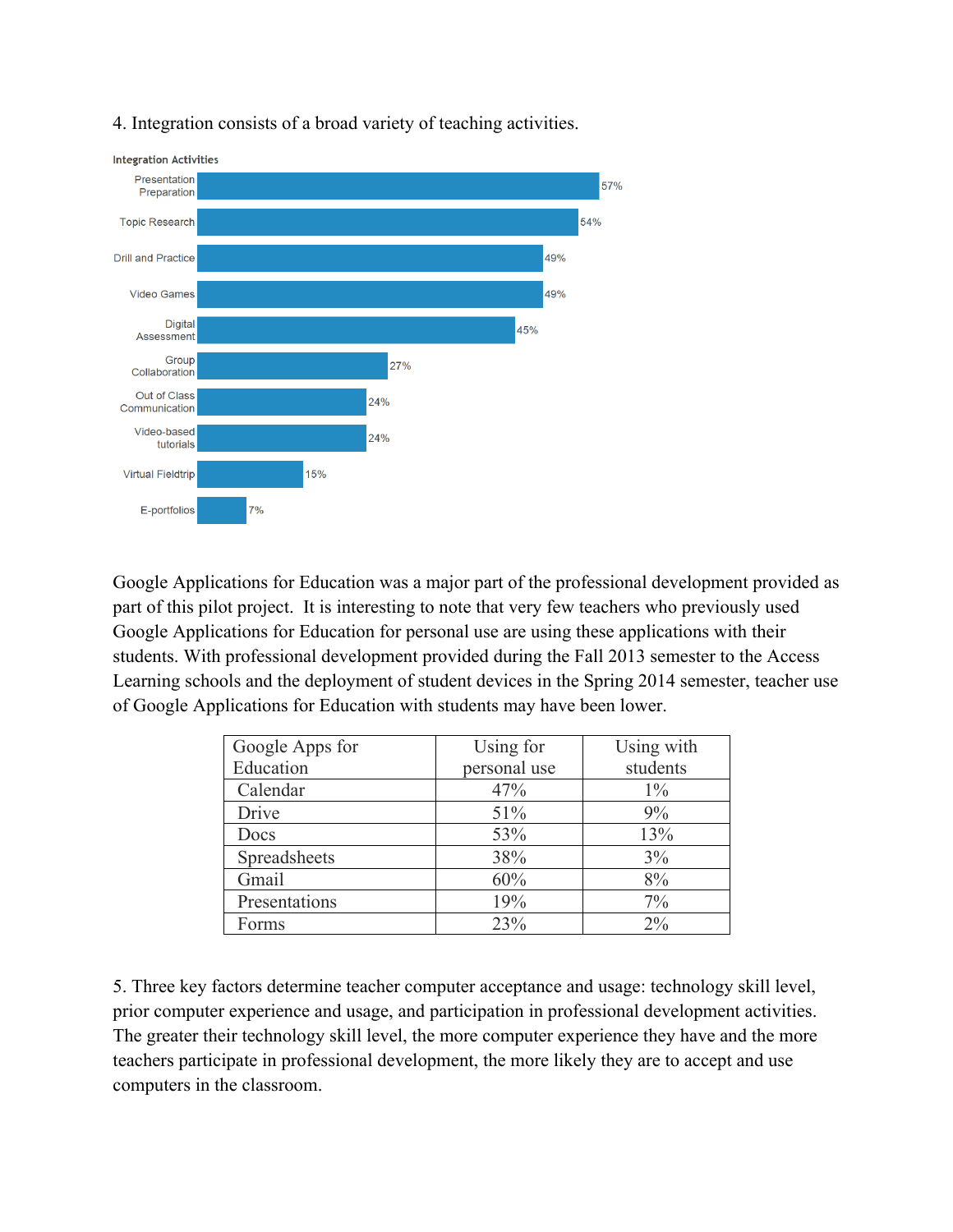## *Technology Skill Level*

Teachers who consider themselves intermediately skilled are almost twice as likely to use social media and have 50 percent higher usage rates of Google Applications as teachers who consider themselves beginners. This finding supports one of the lessons learned from schools with existing one-to-one programs. Interviewed officials from these schools emphasized that successful implementation includes having teachers use devices and applications for at least one year prior to the start of the program.



Skill Level of Teachers who use various applications at least once a week

Comments from intermediate users of technology are typical of the following.

*I'm familiar with Google Apps for Education. I've been using for over a year now with my students and with other teachers at my school. I would have preferred PD on more sophisticated applications like* [inaudible]. *I'm ready to start using the computers with my students.* (Teacher Interview, Fall 2013)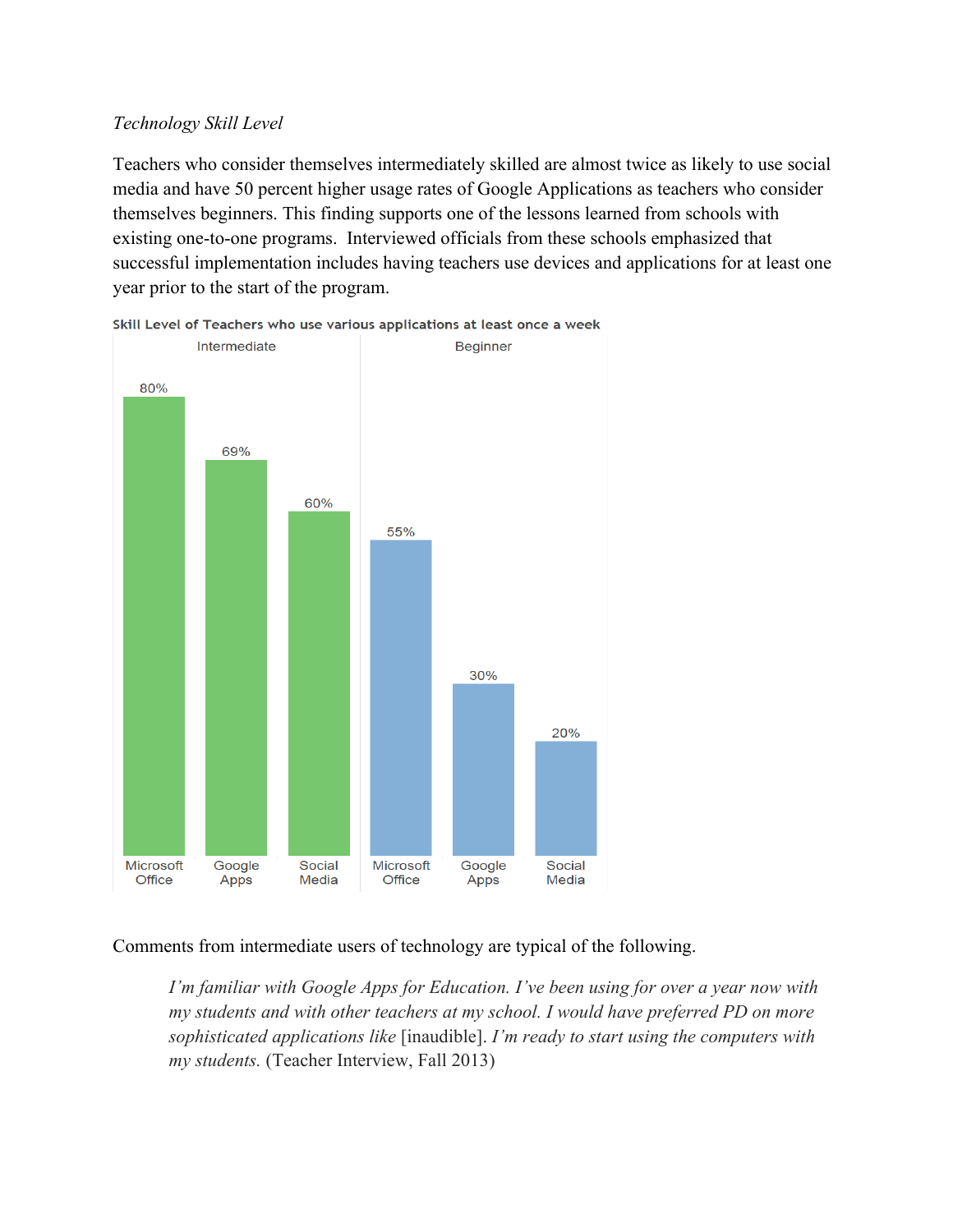*I can't wait to start this pilot with my students. It will certainly help remove the stress of where my students will get a laptop in order to participate.* (Teacher Survey, Fall 2013)

#### *Computer Experience*

Less experienced teachers had a greater likelihood of using social media.

| Years of computer | Use Social | Do Not Use Social |
|-------------------|------------|-------------------|
| experience        | Media      | Media             |
| First Year        | 9%         | $1\%$             |
| $1 - 5$           | 23%        | 12%               |
| $6-10$            | 26%        | 13%               |
| $11 - 15$         | 16%        | 12%               |
| 16-20             | $2\%$      | $9\%$             |

This data was consistent with comments about various computer applications. Comments from two teachers are fairly typical of comments from many others.

*The more I use Google, the more comfortable I become with the apps.* [Teacher Interview, Fall 2013]

*…I will feel more comfortable about what I am able to provide for my students. Right now I'm feeling a bit outdated as far as my comp tech skills, as I haven't had time to explore, learn, and do.* [Teacher Survey, Fall 2013]

### *Professional Development*



Teachers who responded that that they have not participated in professional development workshops related to integrating technology into the classroom showed lower usage of popular applications and social media.

Use of computers will be measured again in the spring. Changes in usage will be documented at that time and presented in the final report to be completed in May 2014.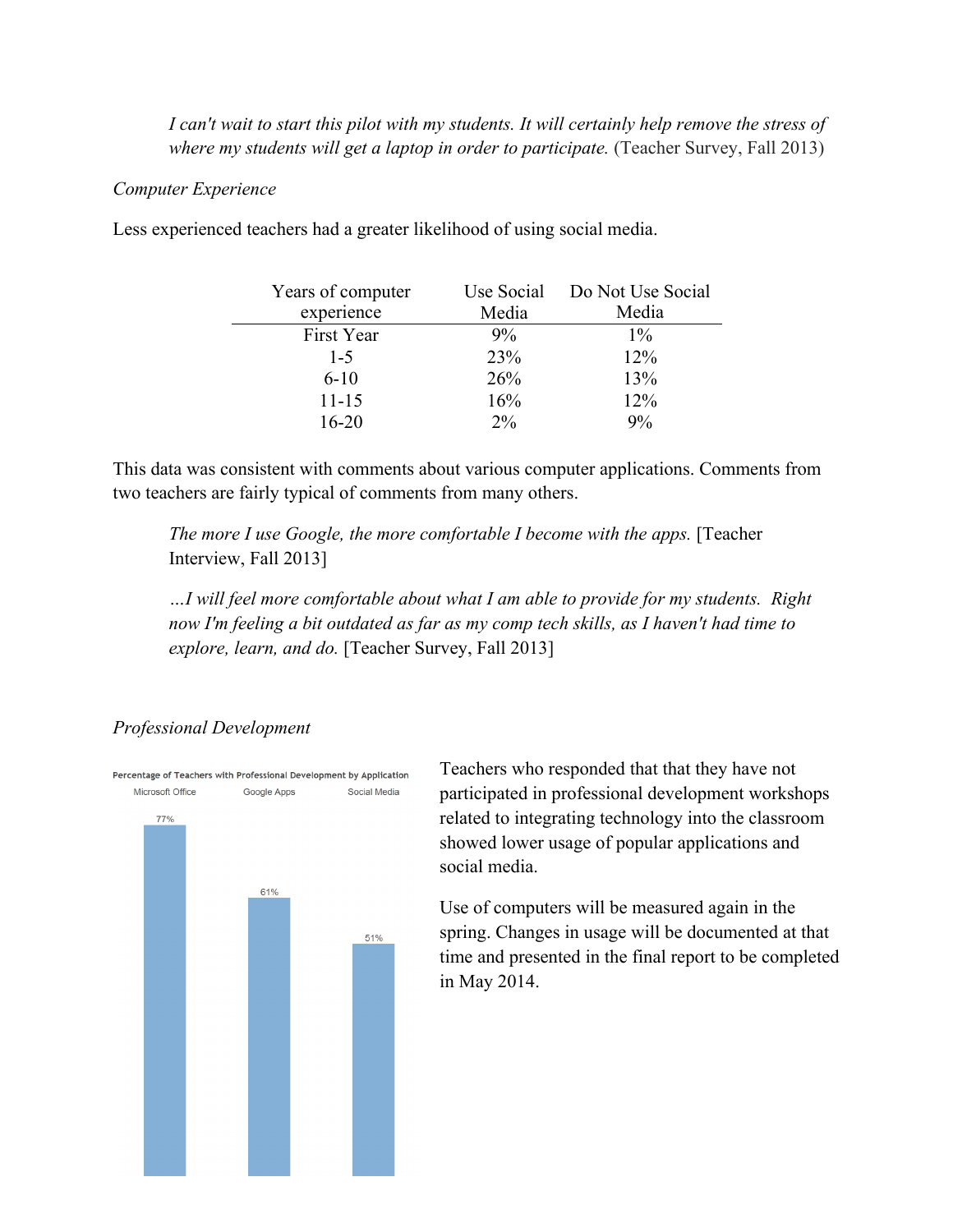## RQ2: What are the impacts of laptops on teachers and students?

1. Most teachers are very positive about the potential of computers in the classroom. Teachers think that computers will help them improve performance and improve their efficiency so that they can accomplish more in less time.



Technology coordinators and Principals surveyed as part of this evaluation also describe teachers' attitudes as positive.

Principals see the one-to-one computer program as an opportunity to support and provide opportunities for innovative teaching and learning.

*Golden opportunity to support students and our Department!* (Principal Survey, Fall 2013)

*The program provides a wonderful opportunity for 21st century leaning at its best!* (Principal Survey, Fall 2013)

*This is the perfect opportunity for kids. Teaching practices have grown to include 21st century skills and student performance has increased tremendously.* (Principal Survey, Fall 2013)

2. Improving efficiency is a critical benefit. More than half of teachers surveyed believe that a computer saves them a significant amount of time when planning for instruction, creating assignments and communicating with administrators and other teachers. Almost half believe that computers help them save a lot of time when it comes to presenting lessons (49%), creating integrated lessons (42%) and assessing students (45%).

*Self-correcting assignments and data collection is instantaneous. I can then provide immediate feedback.* (Teacher Survey, Fall 2013)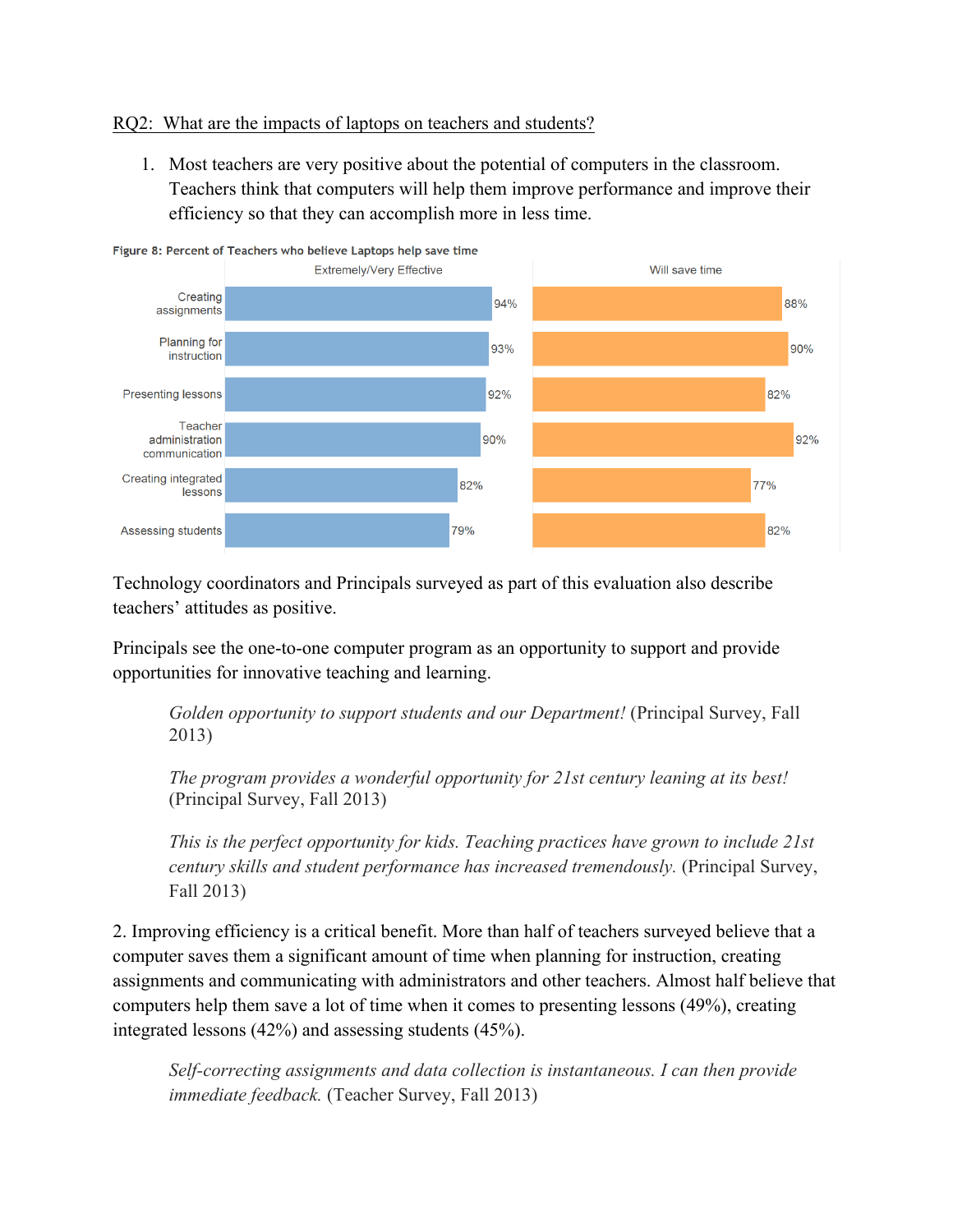*…have been able to develop schema in students by introducing videos and pictures using the computers.* (Teacher Survey, Fall 2013)

3. Better organization and preparedness is another benefit cited by teachers.

*One of the best things about using a computer is that it allows me to create and maintain a library of materials. Over the last few years, I've collected lesson plans, presentations, assignments, and assessments that I've been able to use again and again.* (Teacher Interview, Fall 2013)

*It allows me to create better records for parent teacher conferences including recording my students when they read and playing it back when we meet. Overall though, everything is better organized.* (Teacher interview, Fall 2013)

*It helps with record keeping and details what each student needs to work on – in an organized and efficient way.* (Teacher Interview, Fall 2013)

4. Teachers feel strongly about the benefits of computers for not only traditional, high achieving students but also students who may have special needs.



Teachers believe the benefits of computers for traditional, high achieving, and speal needs students (Agree there will be large or slight improvement):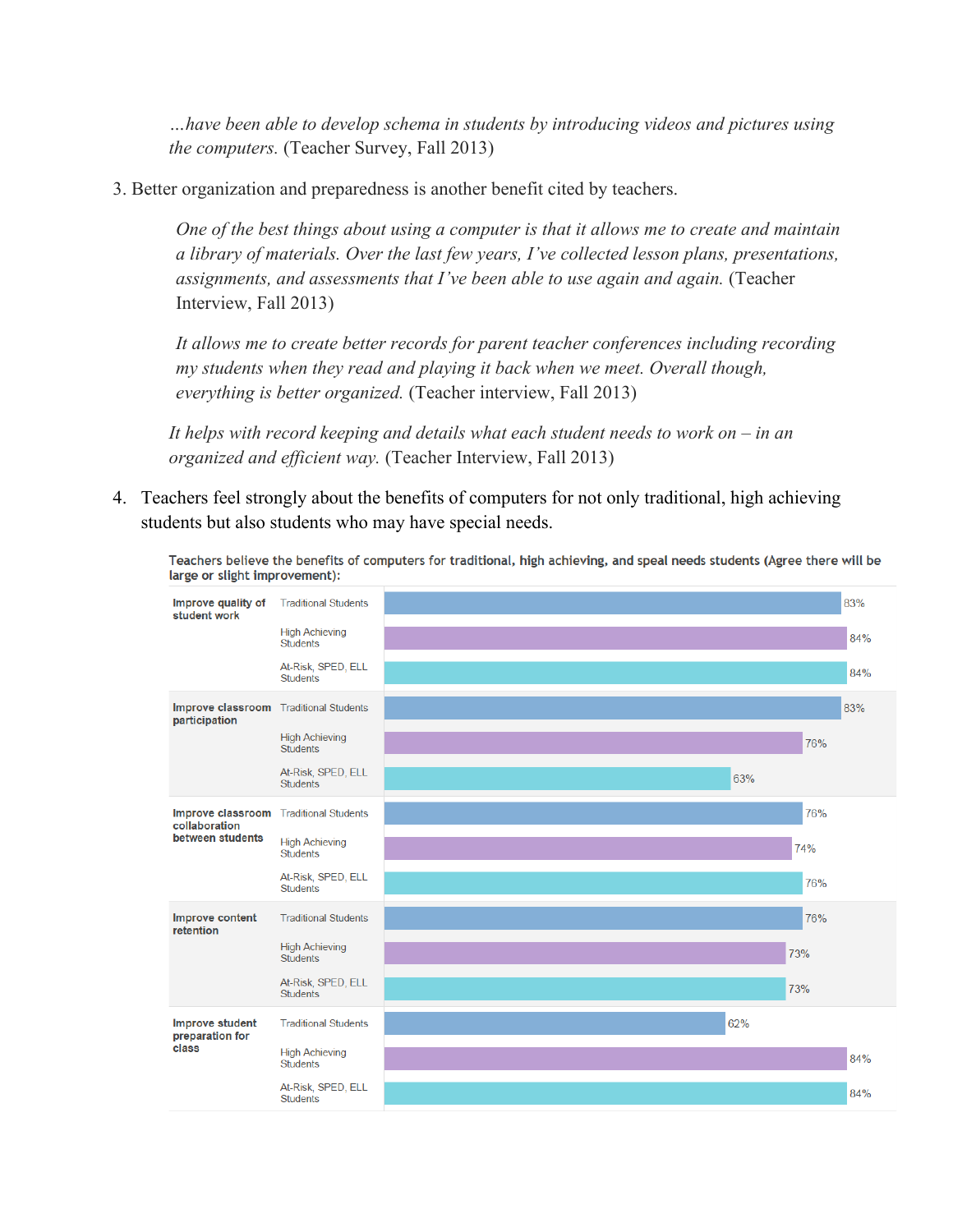For example, comments from two teachers are fairly typical of comments from many others:

*Having the technology assessable to students will not only enhance student learning, but allow students to move into the 21st century efficiently and successfully.* (Teacher Survey, Fall 2013)

*Given the right tools, and teaching students how to use these tools will increase student participation at a greater level--increase critical thinking, and give the students life skills needed in the world around them.* (Teacher Survey, Fall 2013)

5. Teachers and Principals believe that computers will provide greater access to learning opportunities for students.

*The teachers at [school name removed] want to even out the playground for our students. When students graduate and go on to KS* [Kamehameha Schools]*, we want students to be able to say that they have used a Mac Air computer, just like everyone else.* (Principal Interview, Fall 2013)

*Students are excited about the opportunity to have computer access. I think that having a computer will make students more independent and organized.* (Teacher Interview, Fall 2013)

*This will make a huge difference in student participation and access to resources.* (Teacher Survey, Fall 2013)

*…some students do not have access to computers. I strongly feel that computers can enhance student learning especially because this generation of students are tech savvy.* (Teacher Survey, Fall 2013)

*I'm excited for my* [special needs] *students. More opportunity to learn.* (Teacher Interviews, Fall 2013)

*I feel that it is very valuable to students because it will allow those who don't normally shine to have a chance to highlight their strengths.* (Teacher Survey, Fall 2013)

6. Teachers believe that computers will help them to differentiate instruction. The computers will enable teachers to target different learning styles so that students are able to advance at their own pace and levels.

*I have students watch videos, listen to songs, and do hands-on activities. There are really great programs also, like Achieve 3000.* (Teacher Interview, Fall 2013)

*Jason never used to be engaged when we would do reading. He was one of my lower level readers, he was behind his classmates. He really likes to read now, and it shows.*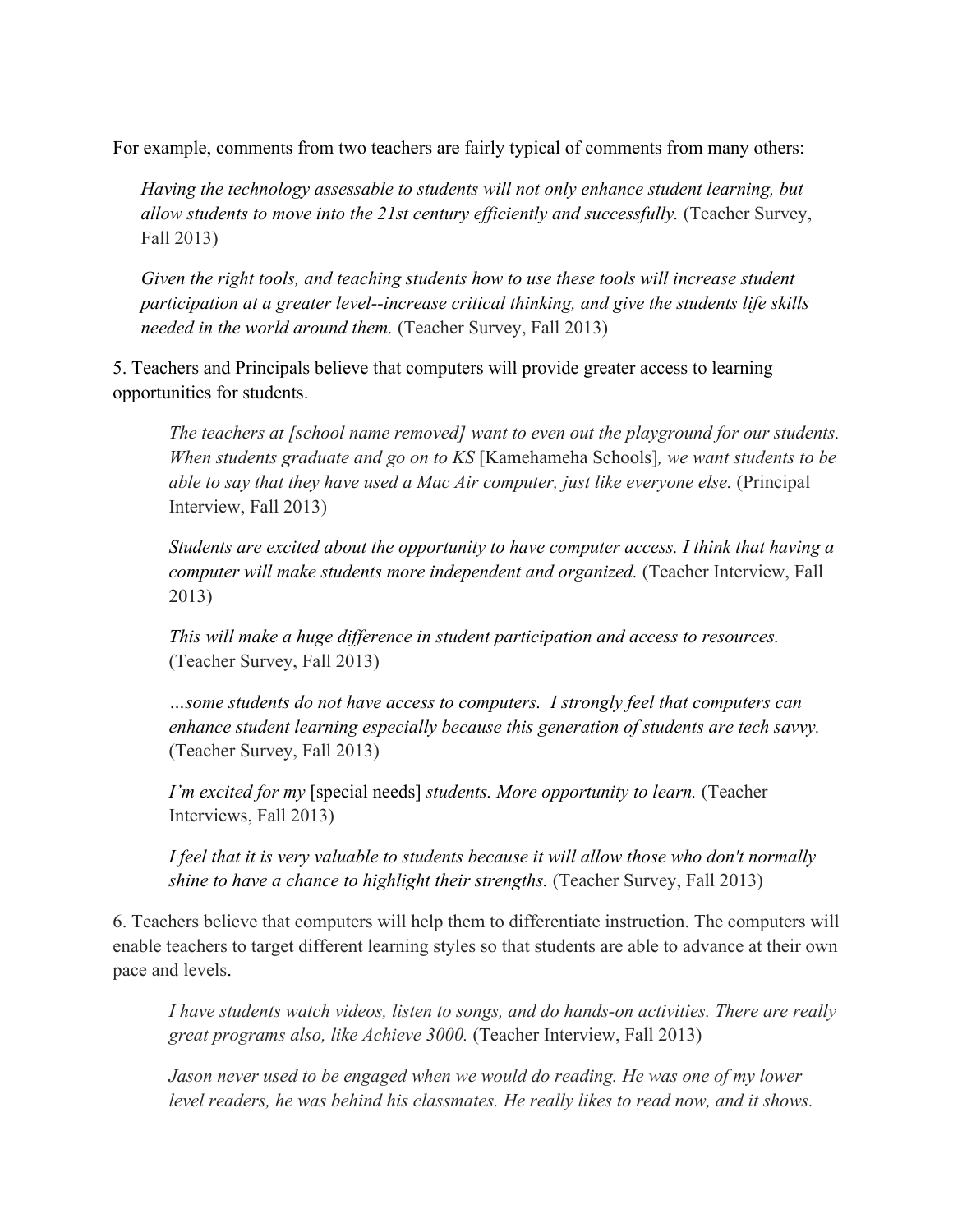*You can see. And his reading is improved. He reads faster and does a better job of understanding what he reads. He reads passages at his own rate, pace.* (Teacher Interview, Fall 2013)

*I have found that technology allows students to express their learning in many different ways. It also allows me to differentiate my instruction for students depending on their specific needs.* (Teacher Survey, Fall 2013)

In the schools where students already have their devices, observations of students using computers reveal how students progress through content at their own pace while the teacher works with individual students.

*There are 24 students in this class. 20 students sit at their desks looking at the screen of their laptop computer. The screen shows a reading passage alongside a video and several comprehension questions. Students use the track pad to highlight sentences in the passage to provide evidence for questions they had answered. Each student completes the task at their own pace – some finishing quicker than others. Once finished, students move on to the next passage/video. During this time, the teacher sits with a group of four students on the carpet in the back of the room. This group takes turns reading aloud to the teacher.* (Classroom Observation, Fall 2013)

Software programs currently used at many schools (IXL, iReady, Achieve3000) allow for differentiated instruction as well. One concern expressed by Principals is the ability to extend the school day and find more time for students to work on these programs.

*We are looking to have extended learning time by next year, this will help. One way might be to have the students in A+ use computers. We might get a second bus to take kids home at a later time. Those who are really struggling, maybe taxi company will help to take the students home after they are done working on the computer.* (Principal Interview, Fall 2013)

*We want students to practice beyond the school day. We are looking for extended learning time. We want more access to English language arts software, more practice for students.* (Principal Interview, Fall 2013)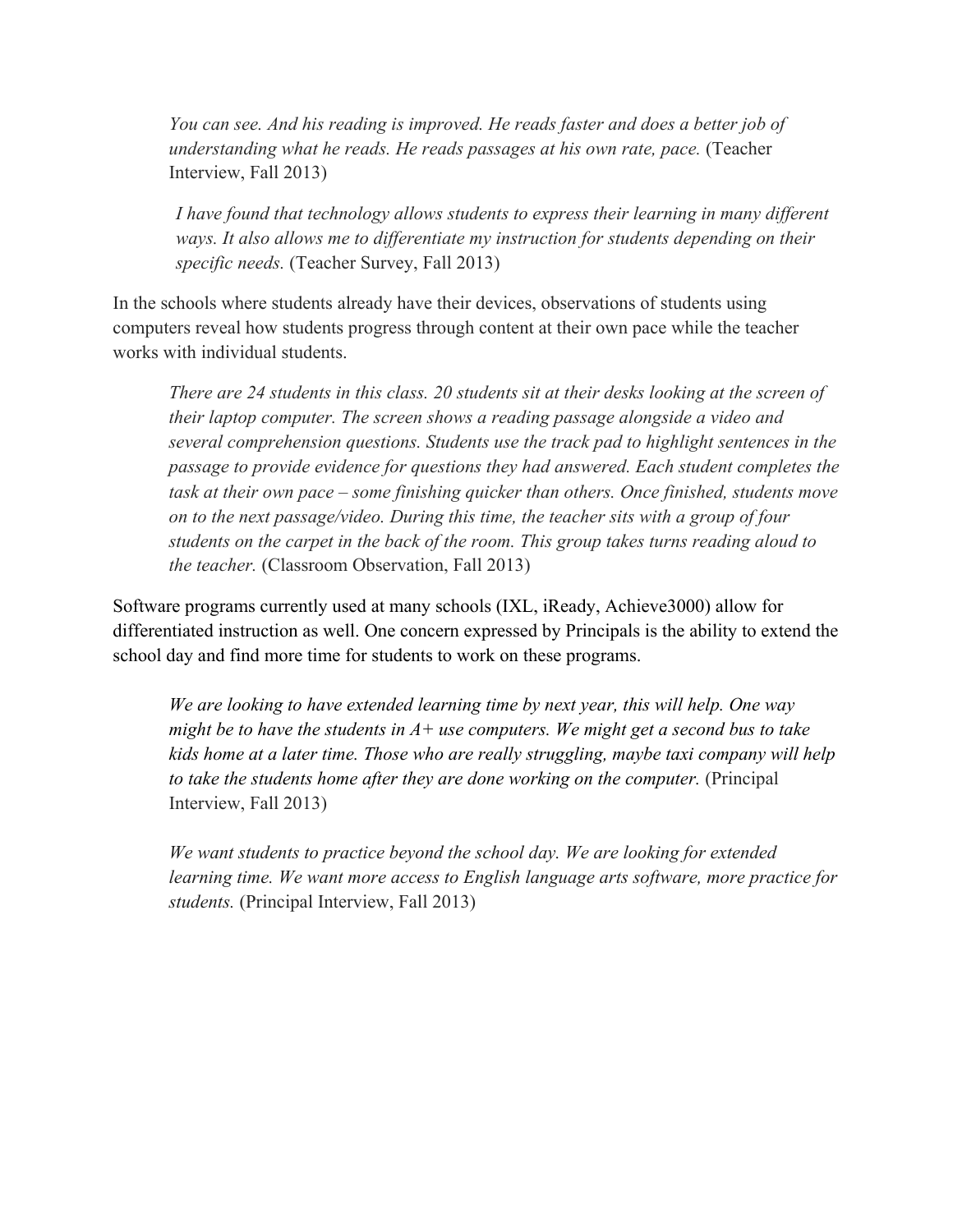7. When asked specifically about the new digital ELA curriculum (Wonders by McGraw Hill or Springboard by College Board), teachers agree that the new curriculum will be beneficial.

| Benefit of Using Computers to           | Agree or       |
|-----------------------------------------|----------------|
| implement the digital curriculum        | strongly agree |
|                                         |                |
| It will enhance my pedagogical          | 70%            |
| practices.                              |                |
| It will enhance my students' learning.  | 71%            |
| It will help me to align my teaching to | 74%            |
| the Common Core Standards.              |                |
| It will improve my capability to        | 80%            |
| include technology in my pedagogical    |                |
| practice.                               |                |

Interviews and open-ended survey responses suggest that at the time of the survey few teachers had received professional development on the digital curriculum. This is due in part to the timing of the survey (beginning of first semester). At the writing of this report, all schools have completed their curriculum professional development.

# RQ3: What obstacles have schools and teachers encountered using a computer in the classroom?

Based in this initial phase interviews, there are four obstacles to be addressed in order to effectively implement 1:1 computing.

## **1. Lack of a customized/localized implementation program by school.**

There is a need to recognize the vast differences that exist between each of schools in Hawaii, and to tailor programs to the specific needs of each school. The table on the following page illustrates some of those differences.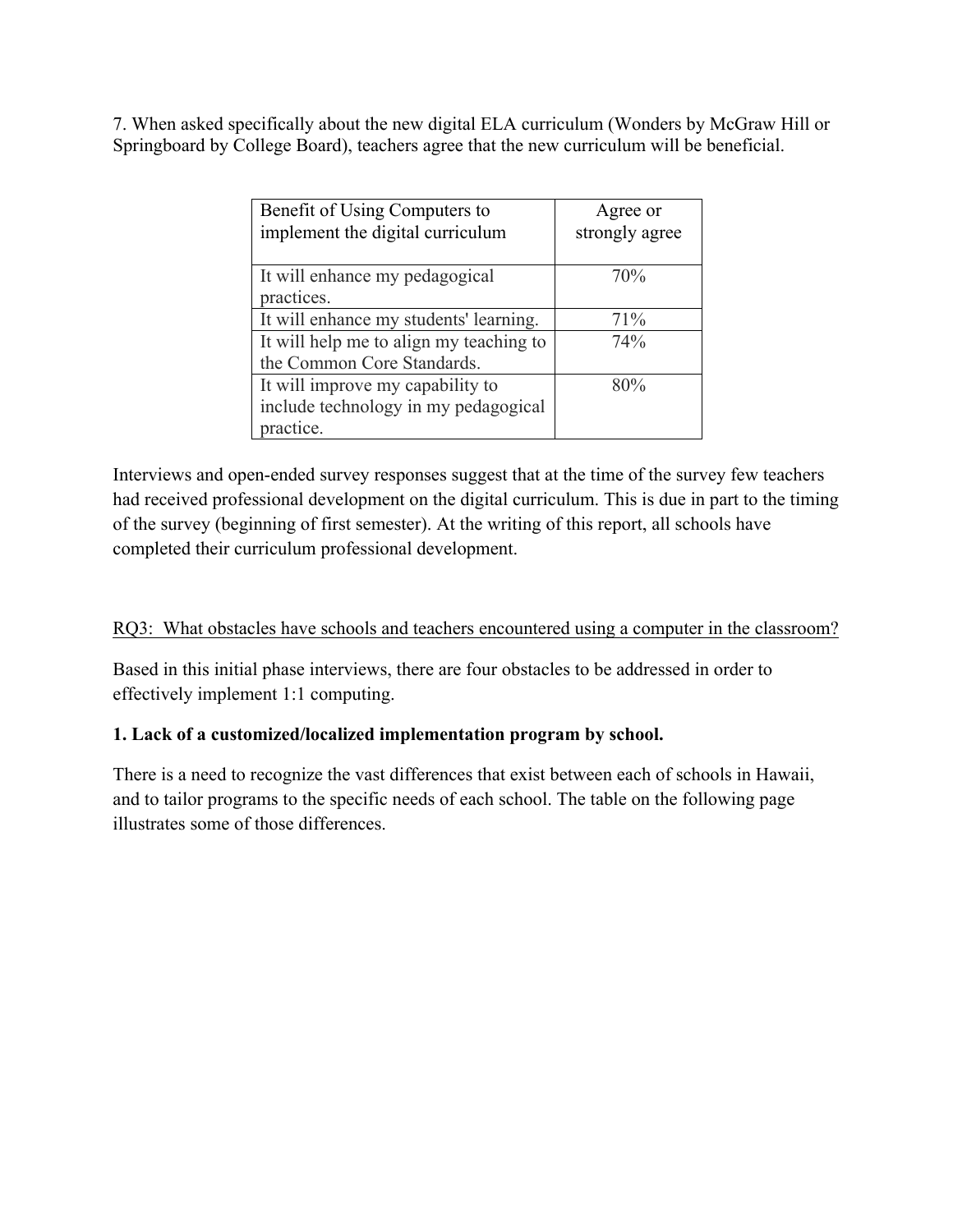|                                            | <b>School Description</b>                                                    | <b>Reported</b><br>Usage as<br>οf<br>10/2013 <sup>1</sup> | <b>Progress of the rollout</b><br>as of 12/31/2013    |
|--------------------------------------------|------------------------------------------------------------------------------|-----------------------------------------------------------|-------------------------------------------------------|
| Keaau Elementary                           | Enrollment: 857<br>% Economically Disadvantaged: 79<br>% Native Hawaiian: 36 | High                                                      | Teachers and students<br>have received devices        |
| Pahoa Elementary<br>School                 | Enrollment: 449<br>% Economically Disadvantaged: 92<br>% Native Hawaiian: 44 | Low                                                       | Teachers and students<br>have received devices        |
| Nanakuli Elementary<br>School              | Enrollment: 451<br>% Economically Disadvantaged: 87<br>% Native Hawaiian: 92 | Low                                                       | Teachers have received<br>devices                     |
| Nanikapono<br><b>Elementary School</b>     | Enrollment: 929<br>% Economically Disadvantaged: 91<br>% Native Hawaiian: 56 | Low                                                       | Teachers have received<br>devices                     |
| Moanalua Middle<br>School                  | Enrollment: 837<br>% Economically Disadvantaged: 31<br>% Native Hawaiian: 9  | High                                                      | Teachers have received<br>devices                     |
| Mililani Mauka<br><b>Elementary School</b> | Enrollment: 893<br>% Economically Disadvantaged: 16<br>% Native Hawaiian: 13 | High                                                      | <b>Teachers and students</b><br>have received devices |
| Mililani Waena<br><b>Elementary School</b> | Enrollment: 744<br>% Economically Disadvantaged: 32<br>% Native Hawaiian: 20 | Medium                                                    | Teachers have received<br>devices                     |
| Nanakuli<br>Intermediate/High<br>School    | Enrollment: 970<br>% Economically Disadvantaged: 81<br>% Native Hawaiian: 71 | N/A                                                       | Teachers have received<br>devices                     |

These differences are important as they impact the decisions made at the schools related to roll out of the one-to-one program at the schools. These differences suggest that there is no single approach to implementing a one-to-one program in the schools in Hawaii. This was recognized by both teachers and principals.

 

 $1$  High = 86% or more of the teachers surveyed at the school reported using a personal computer for work related tasks once a week or more.

Medium = 85% to 75% of the teachers surveyed at the school reported using a personal computer for work related tasks once a week or more.

Low = 75% or fewer of the teachers surveyed at the school reported using a personal computer for work related tasks once a week or more.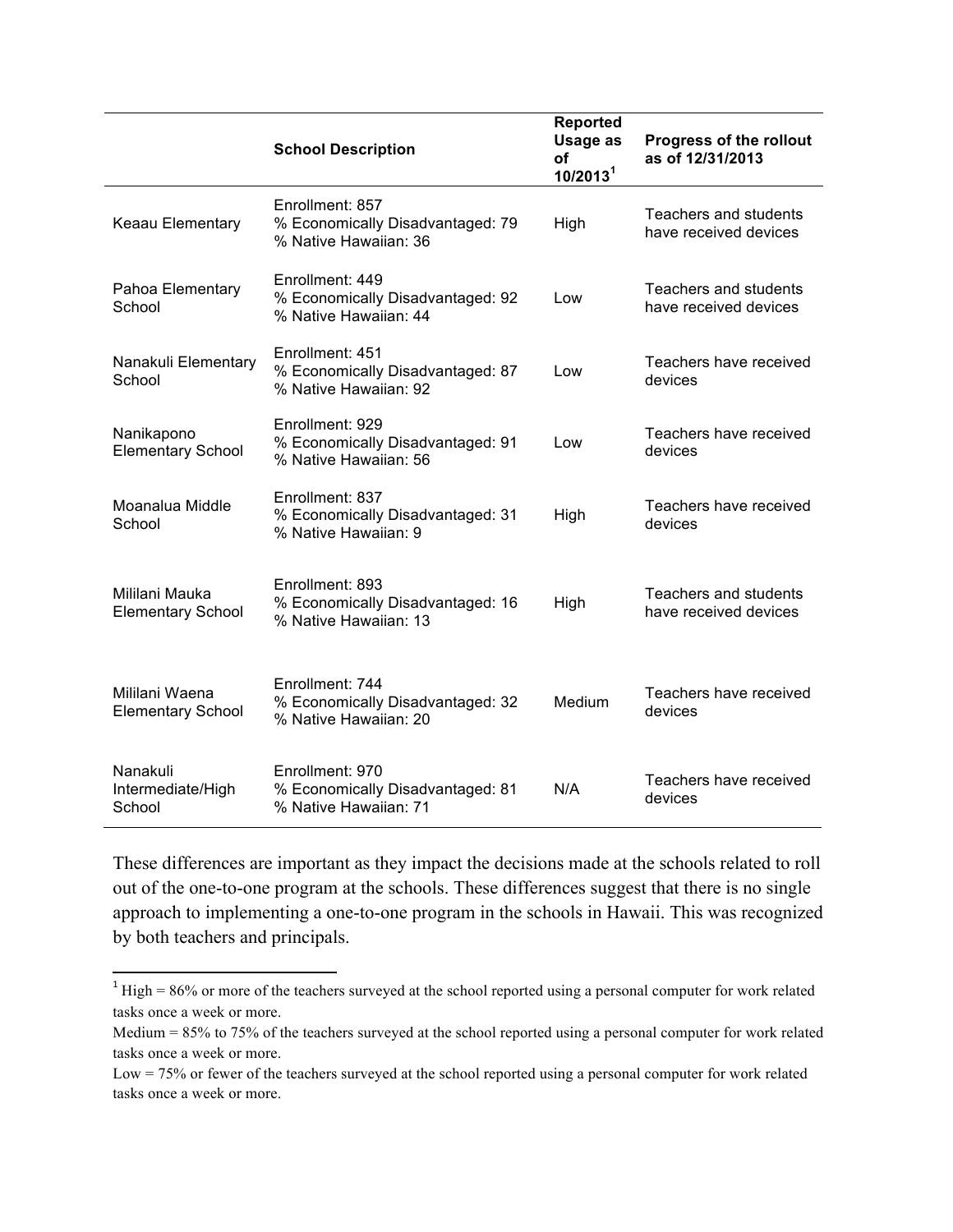For example, two schools have already given computers to students and other schools are taking a more measured approach to device distribution.

As of December 2013, three schools had conducted informational sessions for parents, one school had scheduled an informational session for parents, and three schools plan to schedule informational sessions for parents in the near future.

Whereas two schools are currently allowing students to take computers home, two schools have decided that computers will not go home with students, and two schools have a plan to allow students to take computers home at a later time.

*Our community out here is unique. We face very different challenges than other schools. The idea of sending computers home is something that may not work. We have families with 3 kids in* [name removed] *high school, and 4 kids in* [name removed] *elementary school. That's 7 computers in one home and turns a home into a target.* (Administrator Interview, Fall 2013)

Some schools need more professional development and some schools need less professional development. Some schools needs more advanced professional development and some schools need more basic professional development. Some schools can rely on their own faculty to provide professional development.

Some schools need more computers and more software licenses based on the number of transient students.

In addition, the bell schedule causes more complexity for some schools. However, schools are finding innovative strategies for addressing this challenge. In one instance, the school changed the bell schedule in order to provide students with passing time to check the devices back in at their homeroom (to accommodate device going with the student).

# **2. Insufficient time given to teachers for the planning and implementation process.**

This was the teachers' and principals' number one complaint: that they were not given enough time to plan for the initiative. Most teachers want more time to prepare before students receive computers. Time as an obstacle is most dramatic for those less proficient teachers who are not comfortable with computers or for those who are not familiar with the Macintosh operating system. The following comments reflect numerous statements by teachers:

*I think that just having the computers in teachers' hands will get them excited about preparing their lessons in different ways, but I don't know if there is enough time for teachers to experiment enough to implement with fidelity this year.* (Teacher Survey, Fall 2013)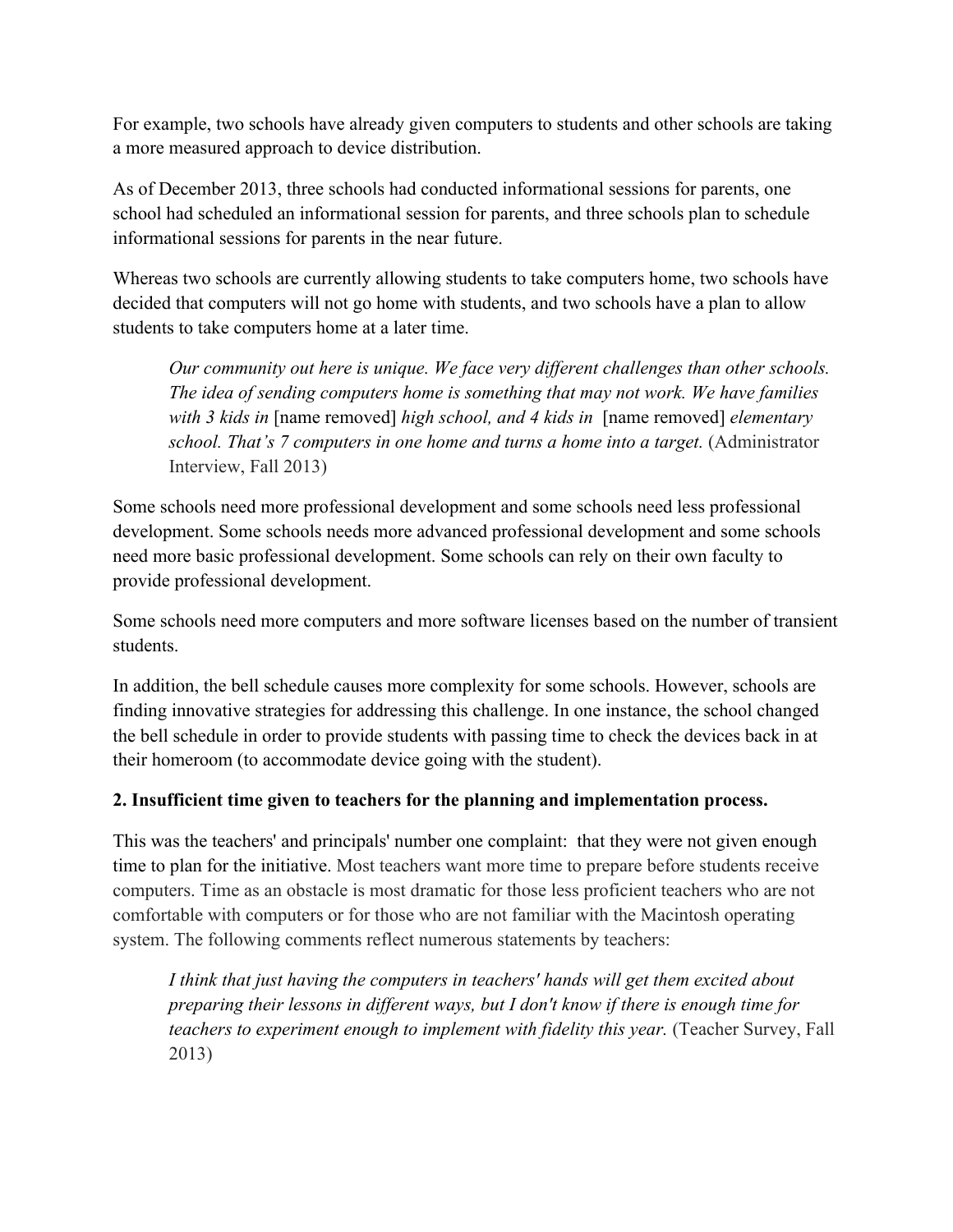*It's difficult and problematic to begin a new program mid year. I wish that we had more time to plan for implementation. Feel overwhelmed because we have great things planned and now have to plan again with new reading program on devices. Not against it... just wanted more time to plan!* (Teacher Survey, Fall 2013)

*Classroom teachers have not had time to be effectively trained much less have time to practice with, explore and effectively utilize the tools given us. We were already more that 30 instructional days into the school year before my students and I had access to the devices. Evaluating the program at this time is therefore, in my opinion, premature.* (Teacher Survey, Fall 2013)

*Teachers need TIME not only to learn the tech-based curriculum, but time is also needed to collaborate, plan, and familiarize ourselves with the programs.* (Teacher Survey, Fall 2013)

When asked if teachers would prefer this initiative had not been rolled out  $-$  if the pilot was giving them additional burden - teachers repeatedly stated that they would still feel overwhelmed by the amount of work not directly related to teaching students. According to teachers, it's not this specific initiative but it is all the initiatives.

*It's like giving students five words every week - they learn the words. You increase the number of words to twenty each week - how many words are they truly retaining? There are too many initiatives added to the plate and nothing is being taken off.* (Teacher Interview, Fall 2013)

*It's like this, when you get all your work done, there is just more to do the next day. So you get a computer and can be more efficient, yes, I get my work done quicker. But then there is just more work to do. It just never ends.* (Teacher Interview, Fall 2013)

*I think I'm overwhelmed. The curriculum is rushed. The new curriculum and add in computer use and it becomes a lot to do at one time. We are glad we are learning about Springboard now, but it will be next year when it goes well. Teachers are now only learning to collect homework online, access students' assignments online, provide assistance to those students who need assistance.* (Teacher Interview, Fall 2013)

The need for more time stems from the amount of learning involved, the vast number of initiatives rolling out in schools across the state, and the need for a clear message. Classroom teachers, especially those who are beginning computer users, are faced with an enormous learning curve. Not only must they learn how to use a computer, but they must now also learn to integrate computers into the classroom. This is most problematic for less proficient users. For example, comments from these teachers are fairly typical of comments from many others less proficient users: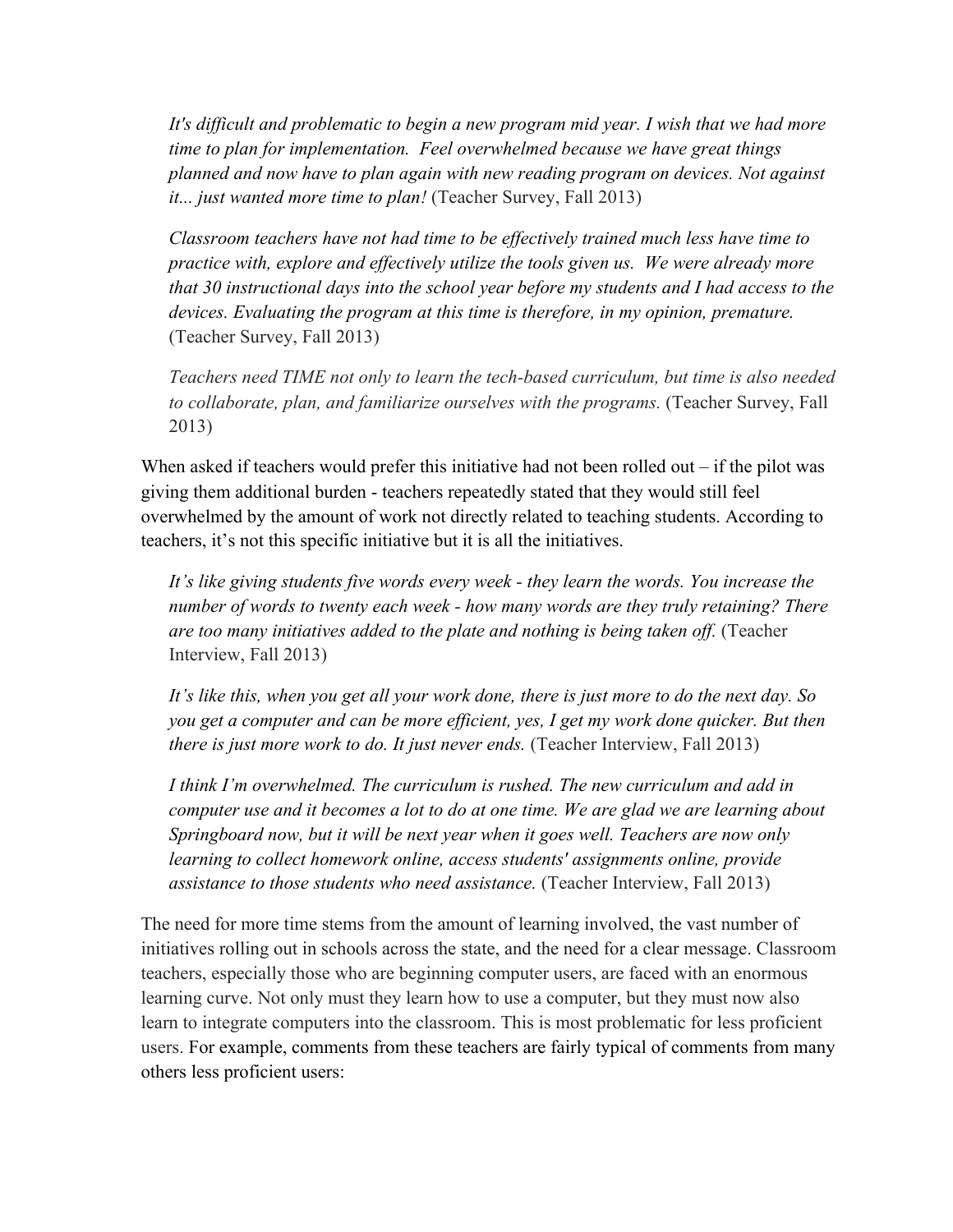*I am a beginner/novice user of the technology and equipment in the classroom so I may not know how to use the equipment to further enhance my lessons.* (Teacher Survey, Fall 2013)

*In addition, the state (in terms of public education) has been a PC state for so long that more professional development with Macs should have been provided before allowing students to use them. One day of professional development is not enough for someone who has never used a Mac. It's like giving car keys to a toddler and saying "now you can compete in a Nascar race*. (Teacher Survey, Fall 2013)

*…this is an amazing shift in how we teach and how students will learn. A shift in thinking of this magnitude is not something that takes place overnight. We need time to digest this new way of doing things, we need time to think about how we will teach differently, we need to plan and prepare. Where is the time?* (Teacher Interview, Fall 2013)

*We learned about using Google Apps – Forms, I think. But I haven't used them yet on my computer yet. They seem to be useful. Everything has always been so traditional – paper and pencil. This is such a shift.* (Teacher Interview, Fall 2013)

An administrator made similar comments, noting a major concern as,

*Paradigm shift for teachers in regards to using technology for instruction, collaboration, and communication (teacher to teacher; teacher to student; student to student; teacher to parent; school to community).* (Administrator Reflection, Fall 2013)

But even teachers who are experienced with technology face a vast number of responsibilities. One administrator summarized concerns writing

*Balancing all of the deliverables for the STATEWIDE initiatives (e.g., Implementation of Common Core State Standards, ART, Data Teams, CSSS/RTI, EES, EOC, ACT) as well as rest of things that we are required to do (e.g., 1:1, complex initiatives, school initiatives, Academic/Financial Plan, bell schedule, etc) thus lack of time to get all that*  we need to get done, done!--PROBLEM: Tyranny of the Urgent. (Administrator Reflection, Fall 2013)

This issue of feeling overwhelmed, unprepared, and anxious seems to stem from an inability to properly plan for the one-to-one initiative. Many teachers, school level staff, and administrators repeatedly note that a clear and coherent message from the Department of Education has been lacking as part of this project. They are unsure of the objectives.

*Teacher's don't know what to teach or how they are expected to use computers.* (Teacher Survey, Fall 2013)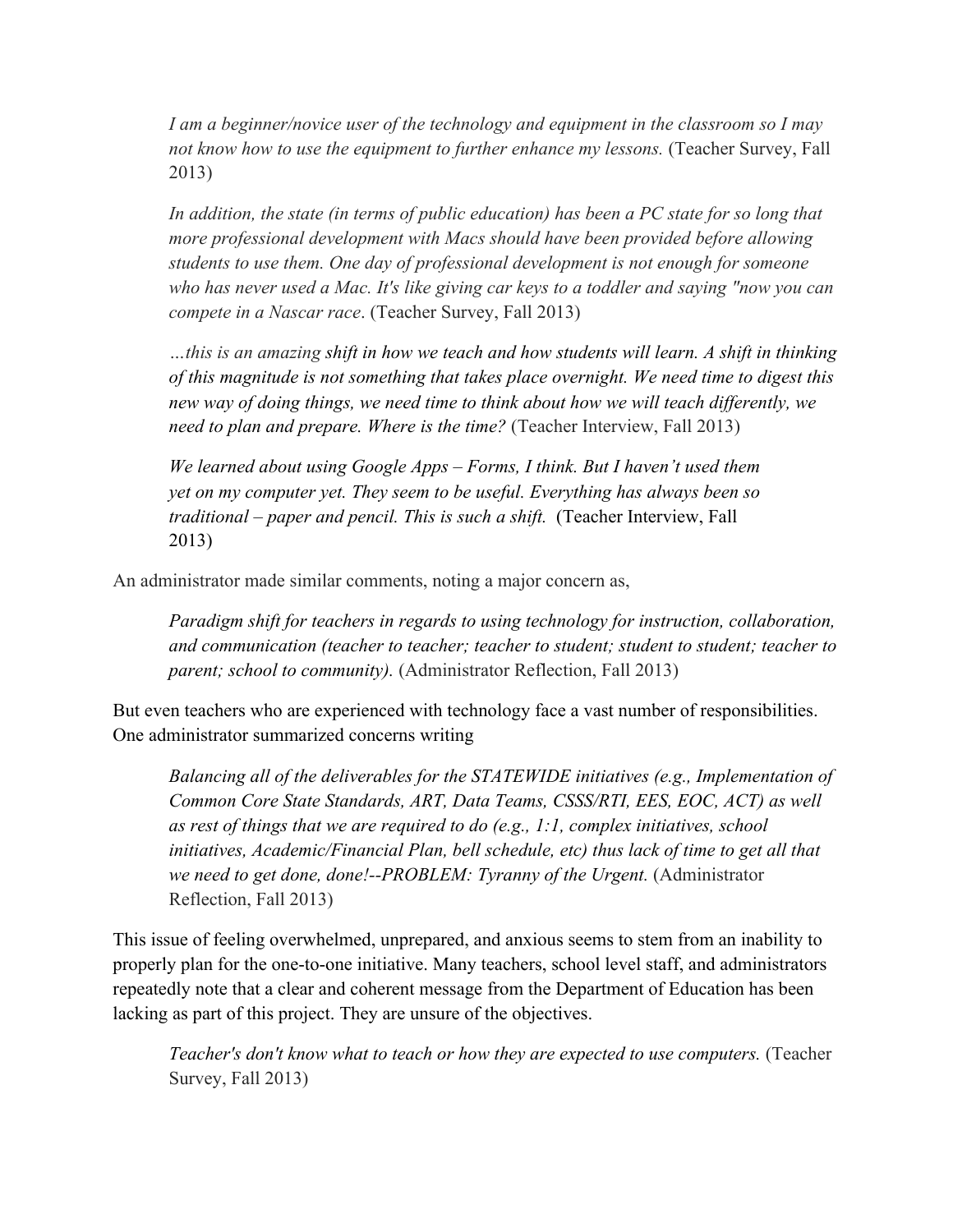Some Principals agree that more up front planning should have taken place.

…better planned upfront with all parties involved. Calendar of events and a researchbased timeline (regarding pilots) [should have been] established. (Principal Survey, Fall 2013)

*1. Pre-planned coordinated schedule 2. Longer lead time to schedule training 3. Allow more time to accomplish tasks* (Principal Survey, Fall 2013)

Communication also involves setting of clear expectations. Based on discussions with schools that have existing one-to-one programs, many mistakes will be made. There will be glitches, problems with receiving devices, and problems with a new curriculum.

**3. Not enough individualized professional development specifically devoted to the program.**

Teachers expressed concerns about professional development. Two specific concerns included the need for professional development aimed at the ability level of the user and the need for a sustained professional development program.

[professional development] *needs to be differentiated. For more experienced users, there was too much downtime. More experienced users wanted faster pace, less experience users wanted slower pace.* (Teacher Interview, Fall 2013)

*I hope that training on "HOW" to integrate technology into the curriculum is given the top priority in this program. And I hope that the training takes into account the different levels of competency of the teachers so that teachers can receive training that will be helpful and not overwhelming.* (Teacher Survey, Fall 2013)

*Not enough support and focus on PD that best practices for blended instruction.* (Principal Survey, Fall 2013)

*I think if I had more professional development this would be phenomenal. I think right now, my limited knowledge of all the available educational programs is what's holding the class back. I only utilize the programs such as a3000, brainpop, class dojo, ixl, and reading wonders but I know there are sooooo many more other programs available that I could do if I knew how.* (Teacher Survey, Fall 2013)

*Professional development will allow me to see how one-to-one devices can be best utilized for student achievement. As I learn more about programs or sites that I can use for instruction, the more I can help students navigate their devices and to utilize them to address their needs.* (Teacher Survey, Fall 2013)

Teachers also ask for professional development in which they are allowed the time to visit schools and see teachers use computers as part of their teaching and utilize applications.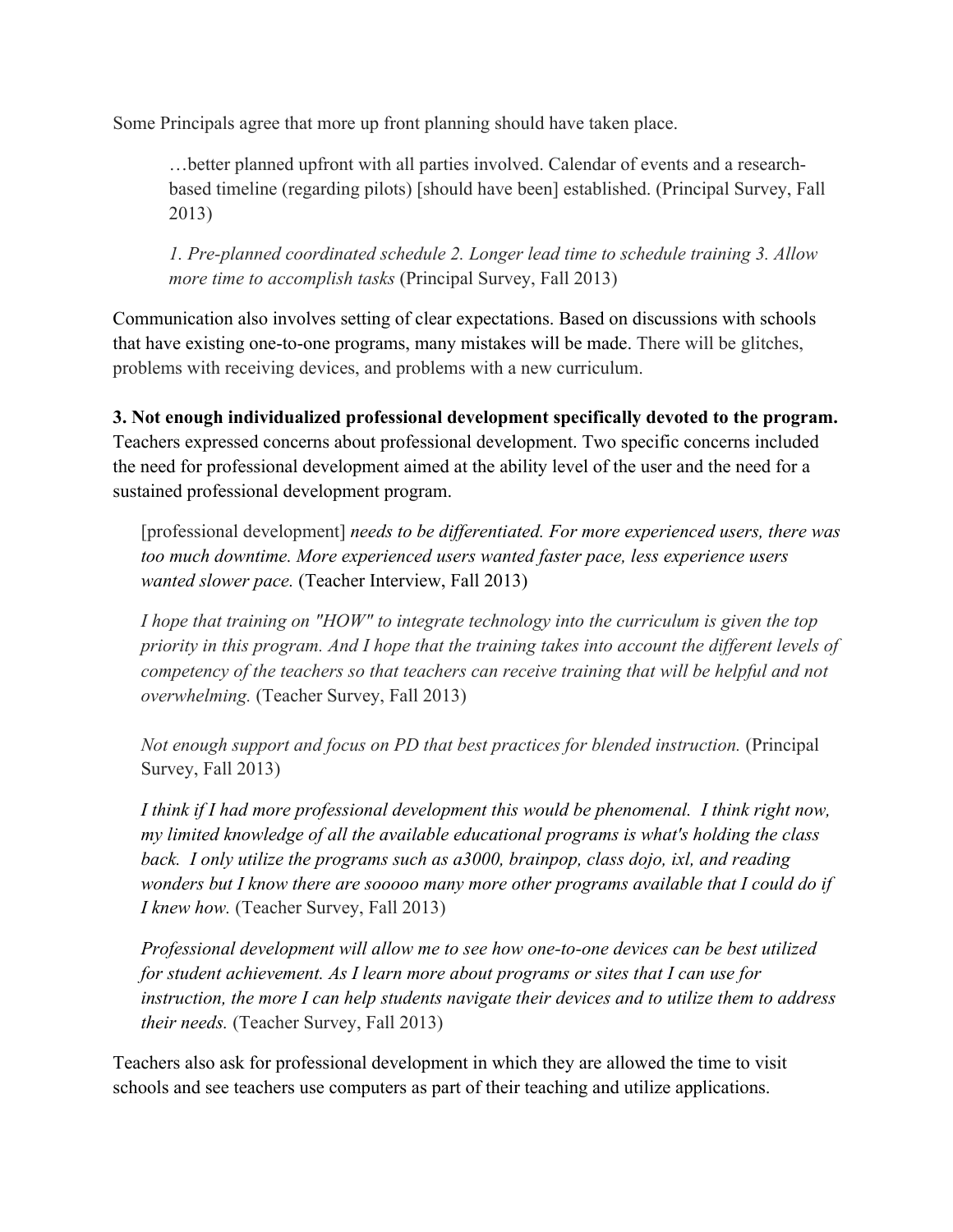*I really want to see what other teachers are doing with computers in their classrooms. I think this would be a good way to learn more about integration.* (Teacher Interview, Fall 2013)

Teachers and Principals ask for professional development that would be deployed over an extended amount of time. Teachers overwhelming suggest a full year of professional development and time in order to become more familiar and comfortable with devices.

*Professional development was rushed. I need more time. A full year would have been good, and then I could have spent the summer becoming familiar with the computer, different websites, and planning lessons.* (Teacher Interview, Fall 2013)

*Customized PD throughout the year with follow up training support from the state project team* (Principal Reflection, Fall 2013)

*It was difficult cramming all of the training into one semester. It didn't give teachers a chance to try it out before they moved on to the next training.* (Principal Survey, Fall 2013)

*Two days of computer training for Reading Wonders was not sufficient enough for teachers to begin to grasp the program. No instruction on students working independently on computers was shown for this program. No examples of doing a complete lesson with a varied level of students in a classroom was presented. Teachers are learning independently as they teach lessons about the program and this causes inconsistency of how the program is suppose to be taught.* (Teacher Survey, Fall 2013)

# **4. Infrastructure issues, a sustained commitment of resources, device management questions and personnel additions are required to support the program.**

Many teacher expressed concerns similar to the following:

*How long is the commitment of resources available so this can be implemented and sustained for following School years?* (Teacher Survey, Fall 2013)

*Will we be able to hire additional personnel to manage the devices?* (Teacher Survey, Fall 2013)

*5% overage of devices not enough for a high transient complex area, and More equipment needed (ear buds, hard cover cases for protection, etc.* (Teacher Survey, Fall 2013)

All Principals agree that more funding is needed. This includes additional funding for professional development, training, additional personnel, educational programs, and equipment such as headphones and cases.

One Principal suggested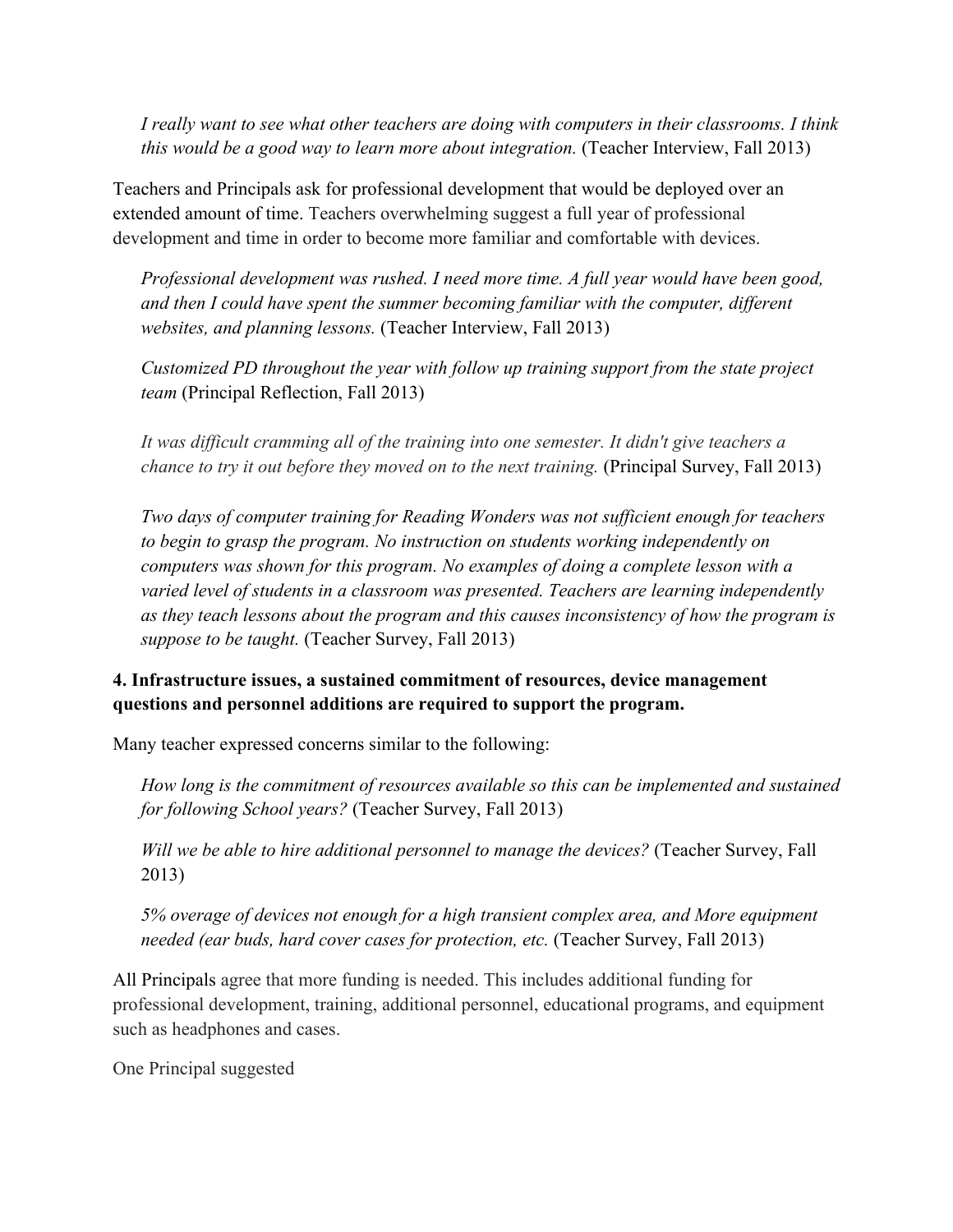*The next level of support needs to come at the budget level. Whether through legislation or administrative rule their needs to be a way to change fiscal requirements so that WSF monies can be saved and used in a three or four year cycle to allow for multi year leasing of hardware. I believe attention to this matter will allow for statewide implementation. There will still need to be some legislative help but we won't have to rely on total funding.* (Principal Survey, Fall 2013)

# **DOE Response**

DOE officials acknowledge the problems encountered by teachers and principals as part of the pilot program. Interviews with officials suggest the need for balancing standardizing expectations and allowing innovation through the pilot process. The DOE has taken steps to address these communication issues. A regular meeting schedule was recently created to hear and address problems encountered at schools. A mid point check in meeting was held to address group concerns. A chain of command is being used to ensure greater participation in evaluation. The DOE has also significantly increased the project team's time in schools, troubleshooting and collecting feedback. The project team created and manages two online learning communities and a resource site to provide schools with access to archived updates, documents, and FAQs. In addition, project staff are embedded at schools to provide real-time support to teachers.

The DOE has remained surprisingly agile in their ability to be responsive to problems faced at the schools and provide fixes directly related to this project. In most cases, departments were happy to work with the evaluator as part of this project.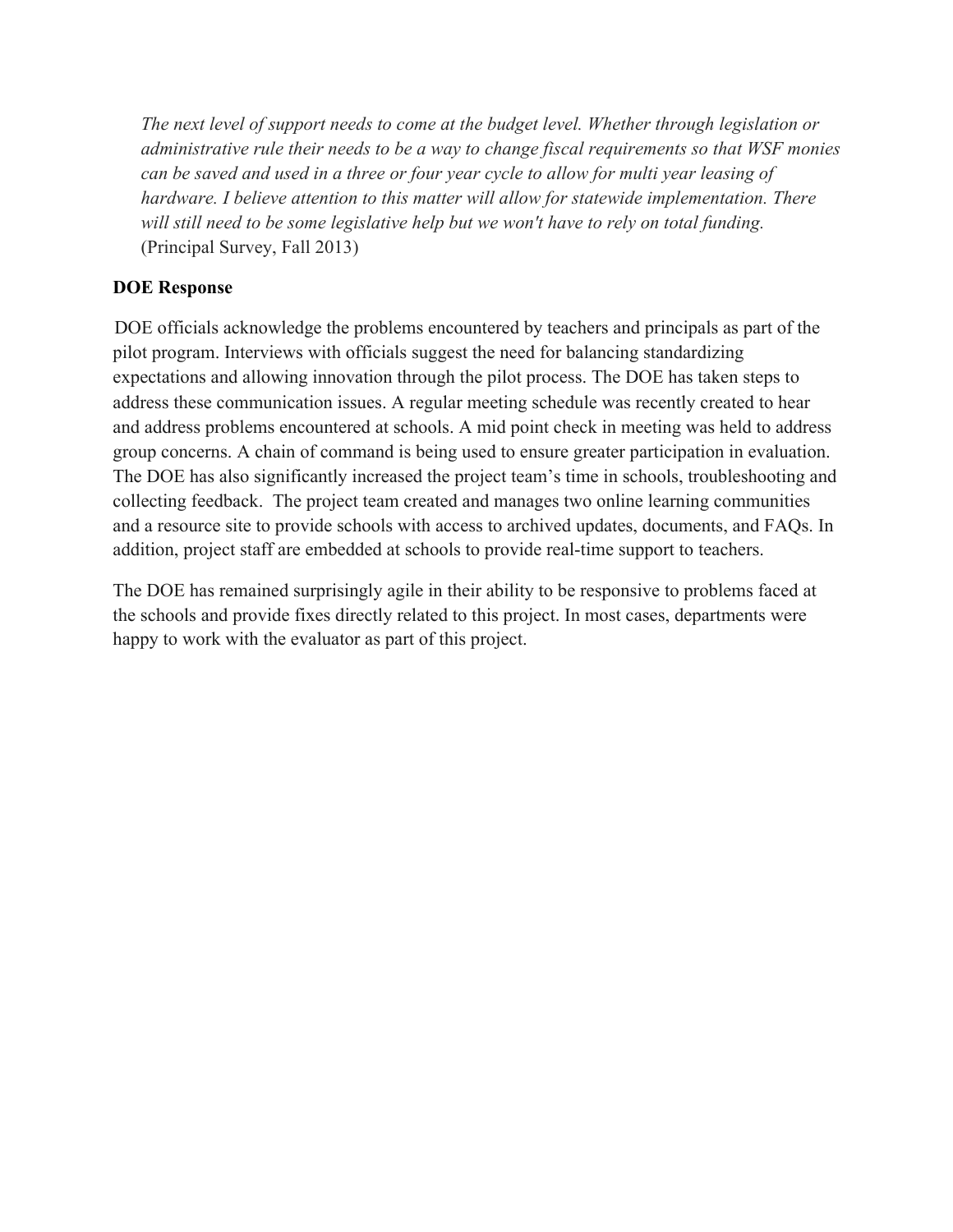Meetings were conducted with seven schools on the island of Oahu that currently have one-to-one computing programs. Administrators, principals, teachers, technology coordinators and curriculum specialists took part. In all cases, schools were very receptive to meetings and happy to discuss the one-to-one programs at their schools. The researcher took notes during each of the meetings and summaries were then written. Each summary adhered to a simple structure: background, things that have gone well, and important lessons learned. In all cases, summaries were sent to schools to ensure accuracy. Schools included: Punahou School, Mid Pac Institute, 'Iolani School, Kalani High School, University Lab School, Hale Kula Elementary, and Ben Parker Elementary School. Based on meetings and summaries, themes were generated. Themes as listed below as are consistent with themes that emerged from research data generated as part of this evaluation.

- 1. One-to-one programs at all schools are unique. Roll out was different at different schools and computers are used differently at different schools.
- 2. Teachers will differ in their ability. Teachers initially go through a progression of implementation and fall on a continuum in terms of the extent of usage.
- 3. It is important to provide support for teachers and students. There are many different support models.
- 4. There is a need to carefully consider and estimate the total costs for infrastructure, maintenance, and professional support.
- 5. Teachers need time to become comfortable with operating systems, hardware, software and online resources.
- 6. There will be problems with any one-to-one program.
- 7. Many schools do not collect data on their one-to-one programs.
- 8. Teacher buy-in is important.
- 9. Extensive planning and communication is critical for a successful one-to-one program.
- 10. Different schools see different benefits to a one-to-one program.
- 11. New ways of assessment are needed to assess  $21<sup>st</sup>$  Century skills.
- 12. School leadership support is important.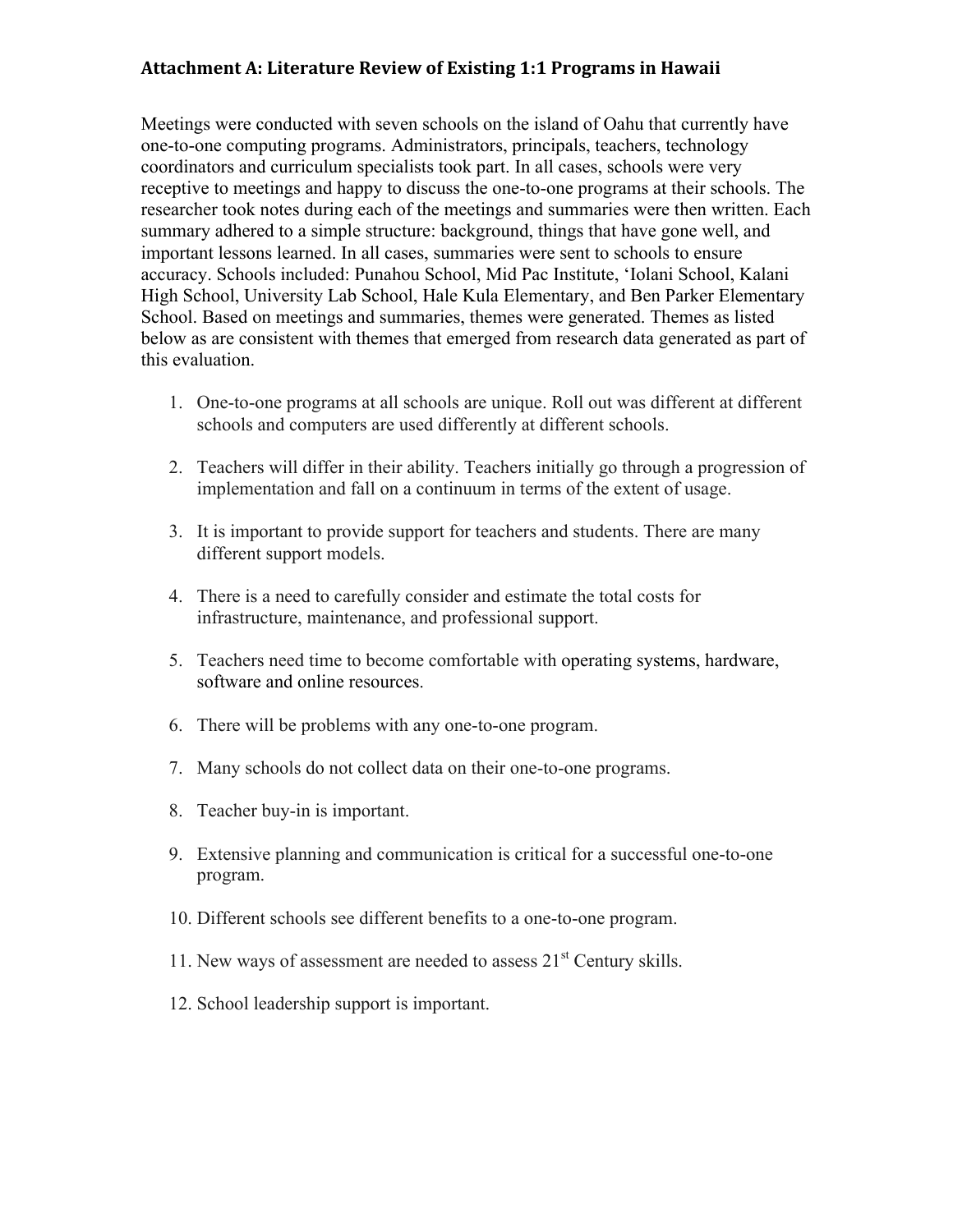### **Punahou School**

Punahou School has had a one-to-one computer program for the past ten years. The program was built in phases and started with the deployment of devices in a single, fourth grade classroom. Today, all students in grades four to eight have laptop computers. According to officials at Punahou School, teachers initially go through a progression of implementation and fall on a continuum in terms of the extent of usage. Officials emphasize the importance of providing support for teachers and students and advise careful consideration and estimation of the total costs to include infrastructure, maintenance, and professional support. When implemented successfully, one important result can be more personalized instruction.

Implementation Time: Unavailable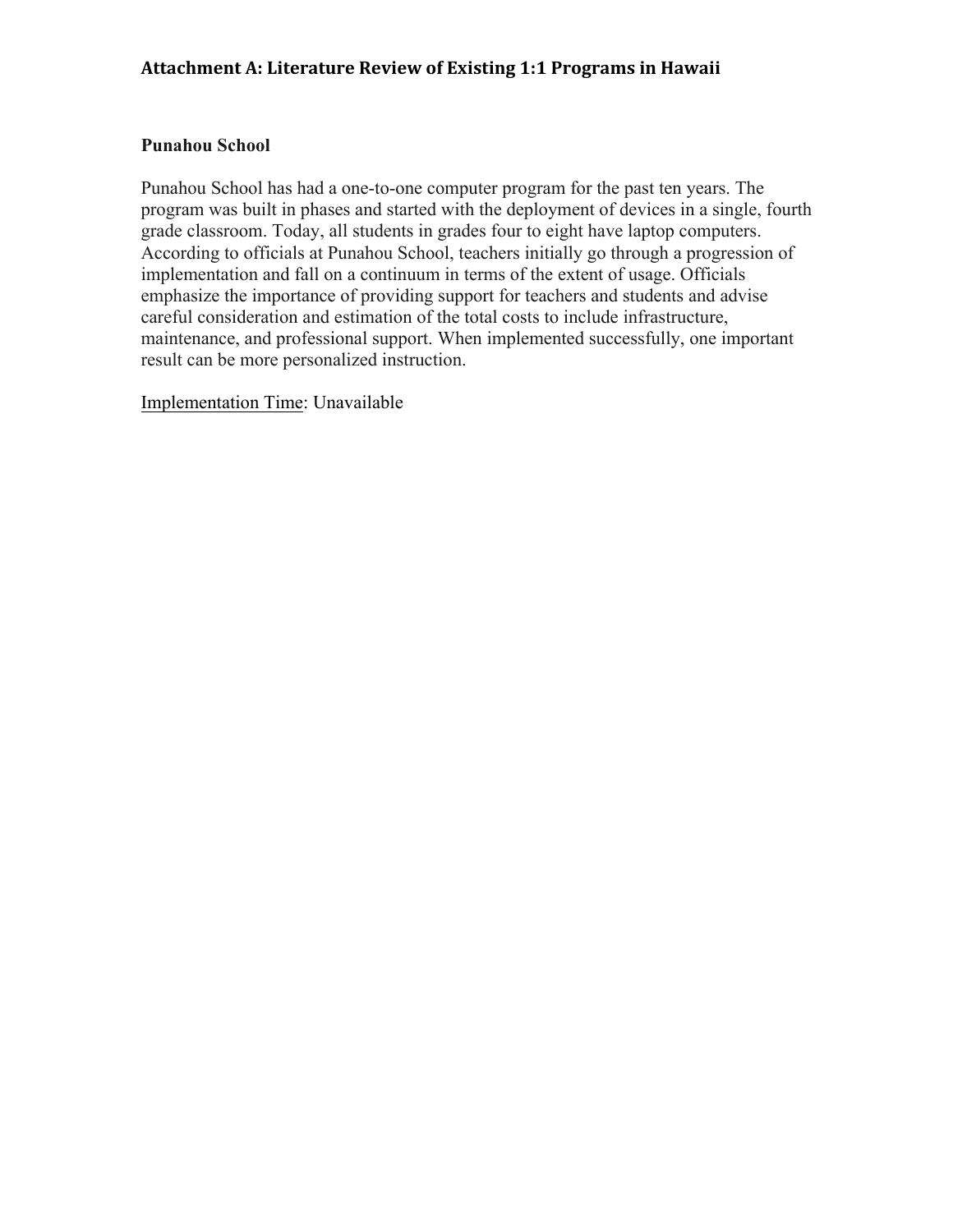## **Mid-Pacific Institute**

### **Overview**

Mid-Pacific Institute currently has a one-to-one computing program for approximately 1550 students and 160 teachers in grades 3 through 12. The program was rolled out in 2012. In Kindergarten thru  $2<sup>nd</sup>$  Grade, students leave the iPad at school. Grades 1 and 2 have one-to-one iPads and Kindergarten shares 1 iPad for 2 students. With the advent of the iPad, administration made the decision that costs were no longer prohibitive and mapped out a plan for device deployment. For almost two years, teachers prepared for the one-to-one computing program at Mid-Pacific Institute familiarizing themselves first with the Mac operating system, hardware, software and online resources. Expectations were made clear to teacher that iPads would be used campus wide. A staff of 7 individuals support this program.

### What's gone well

Officials believe that student and teacher creativity has been enhanced and that students are more engaged and excited about school. Devices are used as part of projects that reflect a more project-based curriculum where iPads are used to collect research and solve real world problems. Teachers report that students are more responsible as they care for devices both on campus and at home. Classrooms have changed measurably in terms of the amount of time individuals contribute to classroom conversations. There is more participation by students and more collaboration with community members. Parents have expressed interest and the school has recognized and encouraged this interest by providing professional development classes and promoting conversations in the home around a number of topics such as the appropriate use of technology and computer literacy. In addition, Mid-Pacific Institute now sponsors the Schools of the Future Project where representatives from different schools and the community come to visit the Mid-Pacific Institute campus to learn about technology innovations.

Principals have worked hard to support technology use by teachers. They have developed a professional development model where content is peer taught. As a result, experts are readily available and provide assistance when needed. Principals also recognize the need to create time for teachers to learn to use technology and take part in learning communities in order to collaborate with peers and other professionals. It is important to recognize that all teachers are unique and all classrooms are unique; thus, implementation and the extent of usage differs from class to class.

### Important lessons were learned

According to officials at Mid-Pacific Institute, there was no way to identify all the possible issues prior to the start of the one-to-one program. Some specific issues faced by Mid-Pacific Institute included managing updates to the iPad operating system, changes in applications, and an increased ability of individuals to penetrate networks. This resulted in major revisions to the overall program in first year and the Acceptable Use Policy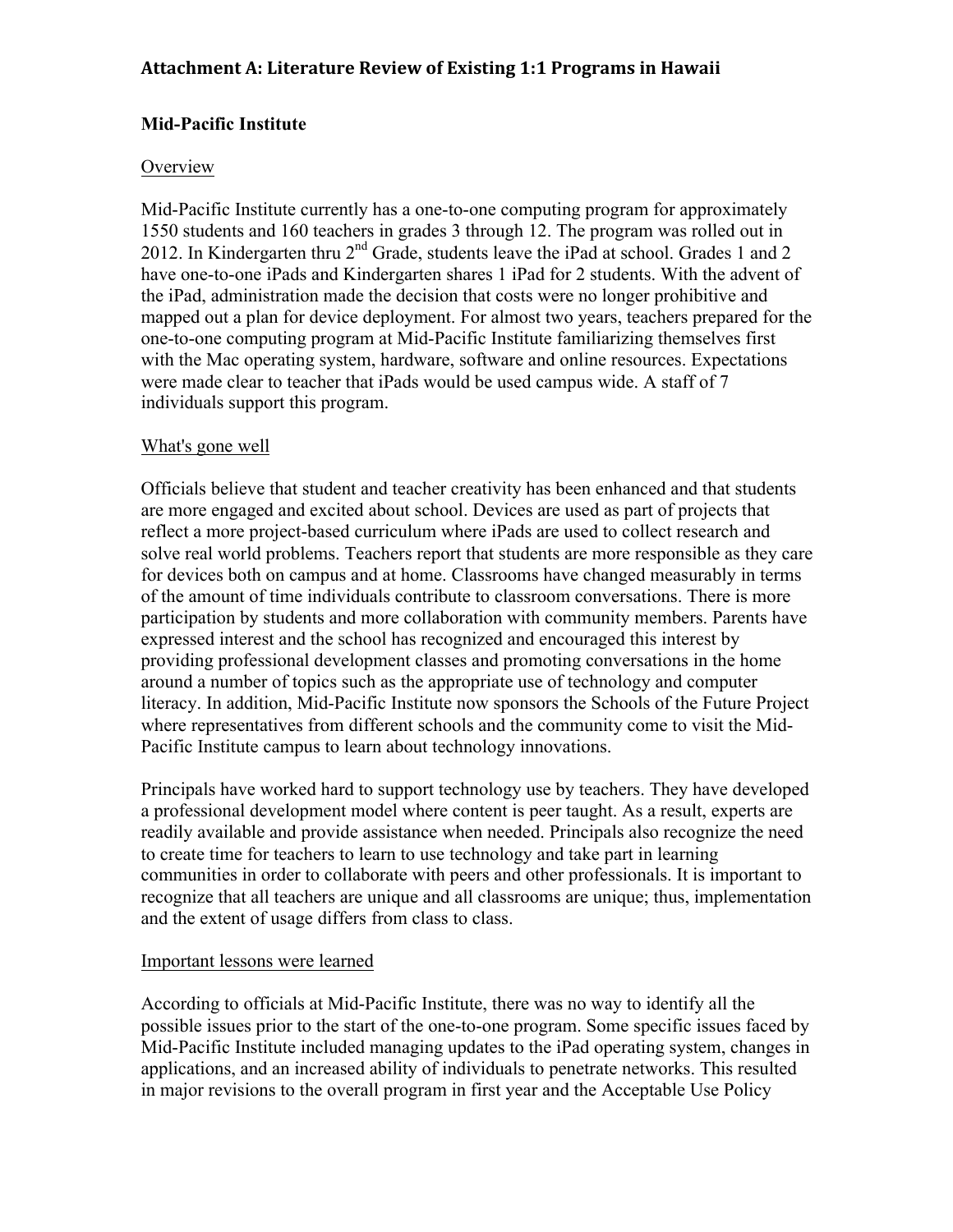(AUP) was revised. Digital citizenship and breakage were also recognized as major issues. Despite these issues, administration maintained an attitude that "things are going to happen" as part of any one-to-one program and worked hard to improve the program. In recent years, there have been more conversations, more collaboration and more communication. Digital citizenship is more integrated into classrooms and assemblies. Social media conversations are had regularly and the school has brought in experts to discuss issues such as bullying. Teachers have become more involved in conversations about computers and helped revise the AUP.

Teachers have taken to the technology at their own pace. Early adopters raced ahead and experimented with different ideas. Other teachers have needed more time to adopt devices in their classrooms. Teachers span wide in terms of how they use devices and how much they use devices. Regardless, the teachers take time to reflect and seem to seek out resources and technology coordinators for assistance. There are those who simply substitute the computers in the classroom and there are other teachers who think out of the box.

Implementation Time: 2011-12 School Year: All teachers received laptops Spring 2012: Teachers received iPads and professional development Fall 2012: Students received iPads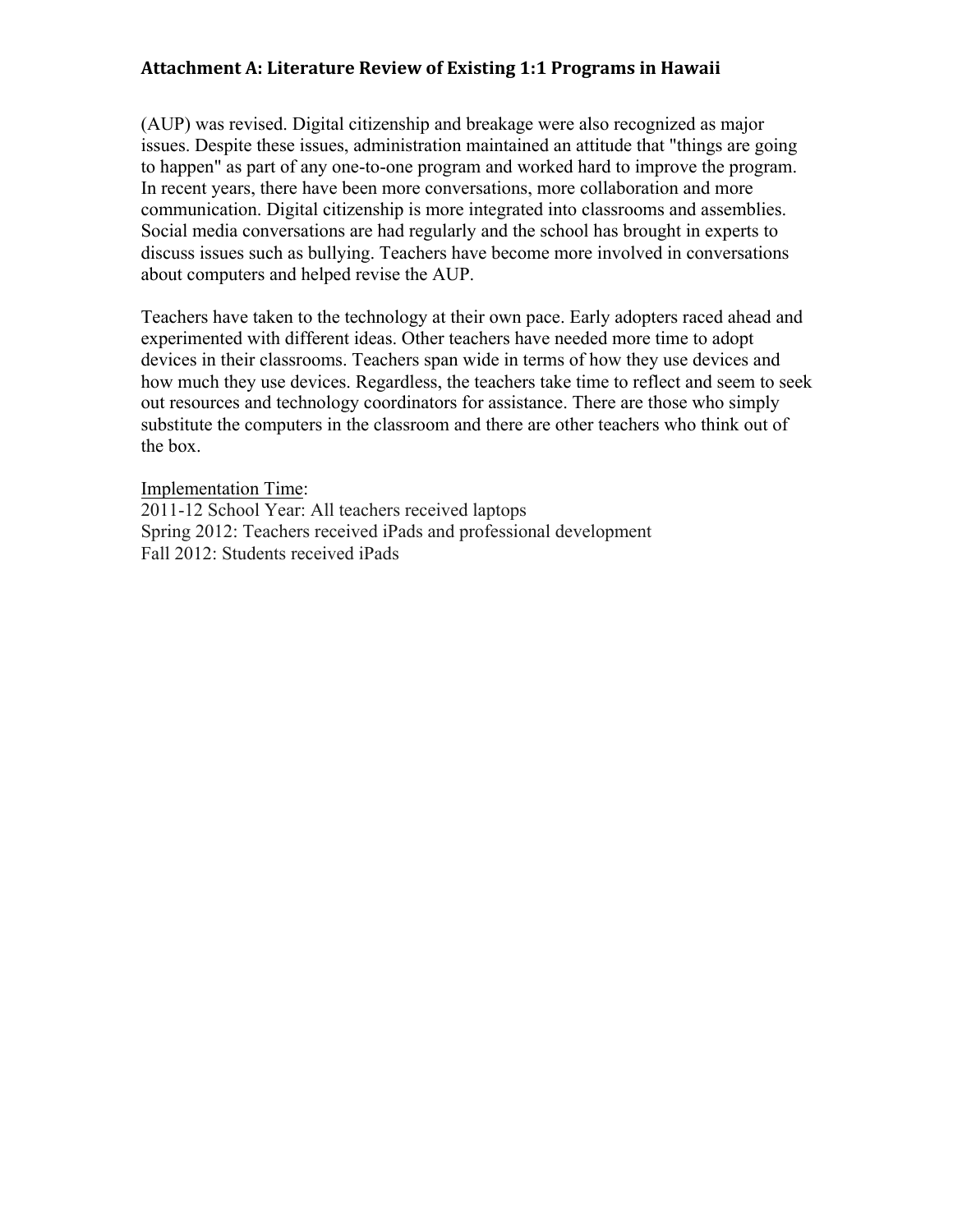## **'Iolani School**

### **Overview**

'Iolani School currently has a one-to-one computing program for nearly 1900 students and over 300 faculty and staff serving grades K through 12. The program was inspired by students and initially rolled out iPads to fourth grade students in 2011. This expanded to include fourth and fifth grade students in 2012-2013, and spread to Upper School in January of 2013 to put iPads in the hands of all teachers and the Junior class students.

The program was developed based on the idea that iPads are not meant to replace teachers; instead, computer devices are a tool to improve teaching and make teachers and students more efficient. Teachers are under no obligation to use iPads in their classrooms nor are teachers obligated to attend professional development sessions.

Extensive time and planning went into the development of the one-to-one computing program. A consultant was hired and a support system was built. The infrastructure was enhanced to include state of the art equipment and facilities. There are currently a total of seven Information Technology Services (ITS) and 4 Education Innovation Lab (EIL) staff providing support to help teachers integrate computers into the classroom and manage devices.

### What's gone well

Officials at 'Iolani School note that students are more organized, efficient and connected as a result of the one-to-one program. Less than one year ago, students on campus could be seen toting 15 to 20 pound backpacks to class. Today, students carry much smaller cases with as little as a single electronic device. Students use devices for such tasks as note taking, accessing web-based texts, collecting data, writing and presenting reports, and communicating. There is more collaboration between students and between students and teachers. Officials believe that 'Iolani School is more open than ever before to collaboration between students and teachers thanks to the opportunities that technology provides. Classroom teaching incorporates real world events and involves parents and other local stakeholders more than ever before.

Teachers at 'Iolani were involved in the development of the one-to-one program and all steps as part of the implementation were transparent. Input was collected using surveys and focus group meetings. Teachers took part in all regular meetings and were kept informed throughout the process regarding issues such as professional development, device distribution, and device maintenance. This resulted in a strong sense of buy-in from teachers. Administration believes that good communication and transparency generated enough good will such that when problems arose, teacher support did not wane. According to officials at 'Iolani, "The faculty knew what was coming so the roll out was smooth."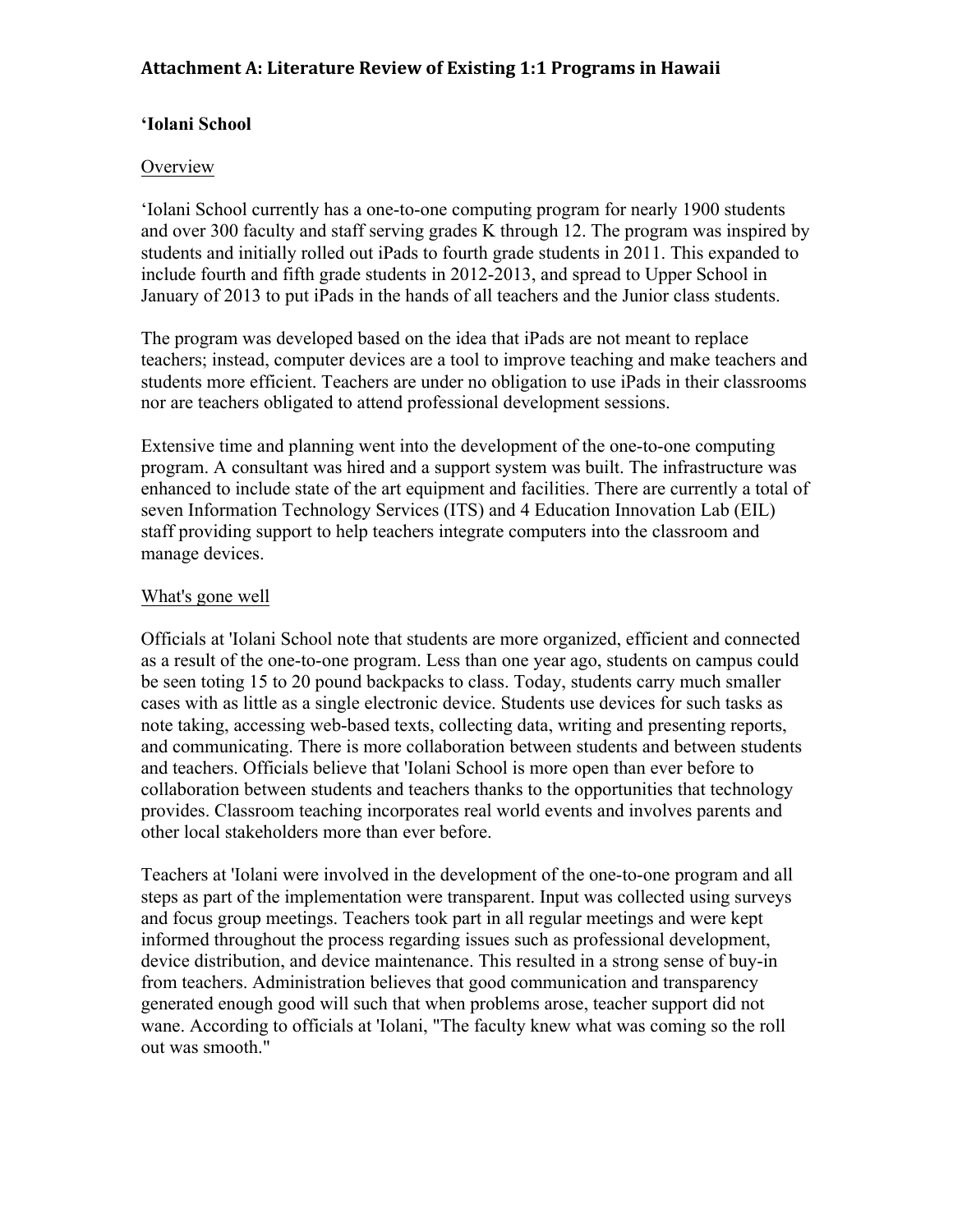Extensive administrative support was crucial to the success of the program. This included adequate funding for infrastructure, professional development, and support for students and teachers.

The success of the program has resulted in wide recognition. It is not uncommon for teachers and administrators from DoE schools to visit 'Iolani to learn about the program and see how devices are being used.

### Important lessons were learned

In 2012, 'Iolani School hired a consultant to provide direction and focus for the one-toone program. As a result, there were very few unanticipated occurrences. Costs have been in line with expectations and infrastructure has been fully developed.

Administration and faculty have had to deal with issues related to ordering online textbooks, mobile device management, and game playing. But, for the most part, the program has had very few problems. Ongoing review and refinement of policy is a requirement.

Officials at 'Iolani School have worked hard to marry the responsibilities of educational technology experts and specialists in instructional technology. These individuals now work together closely and have adopted a customer service mentality highlighted by the phrase "how may we help you?".

### Implementation Time:

2011-2012 School Year: Tests of lower school iPad deployment using cart-based model Fall 2012: Deployment of iPads to teachers and staff

Spring 2013: Deployment of iPads to Junior Class as take-home devices. Professional development for teachers.

2013-14 School Year: Full deployment to all students in all grades on the first day of school.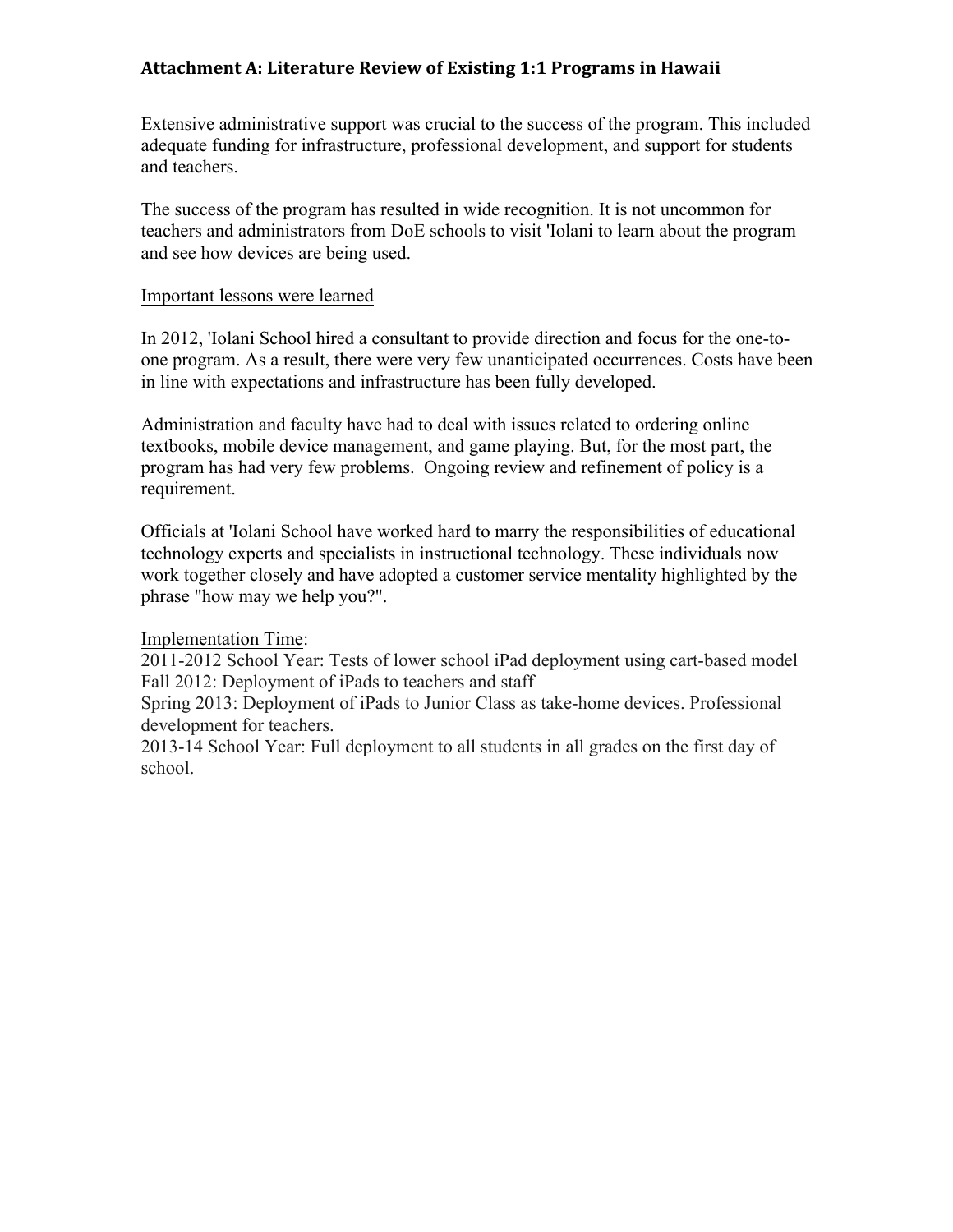## **Kalani High School**

### **Overview**

Kalani High School first deployed a one-to-one computing program during the 2009- 2010 school year. During that school year, the principal contracted professional development for teachers in the fall, then deployed 600 computers to students in grades 9 and 10 in the spring. By the 2011-2012 school year, all students in all grades had computers - 1100 students and 90 teachers. Kalani employes a staff of two full time individuals plus Network 2000 representative to maintain the one-to-one program at Kalani. One staff member is a classroom teacher and curriculum and instruction specialist. The other staff member is full time technical assistant. Network 2000 representatives provide additional support including deploying, imaging, and collecting devices.

### What has gone well

Since the initial roll out of laptop computers, school officials have seen increased usage by students and teachers. This has resulted in improved computer literacy skills, more collaboration, and more engagement by students. A library of software and websites has been developed to benefit teaching and learning. At Kalani, there is daily computer usage by both most teachers and students who using a variety of programs/software in many different ways. Students complete tasks in school and at home. Project-based tasks include the creation of presentations, short videos, and web quests. Students create and administer surveys to collect and analyze data. HSA testing is also conducted on computers.

Teachers who use computers love their devices and cannot do without. Administration reports that teachers who use devices are more productive and work more efficiently. of the success at Kalani is based on a culture that has developed where teachers and staff are more than willing to help others in need. This collaboration has made those less experienced users more willing to take risks.

### Important lessons were learned

Kalani Principal Mitch Otani states that computers are a great tool, but present many challenges. He stresses the importance of anticipating the costs as part of a one-to-one program and notes that unforeseen problems will arise. For example, when the school bought more computers, devices did not arrive on time, imaging took longer than expected, and computers were could not be immediately deployed. Updating drivers was time consuming and took substantial man power. The staff has worked hard to prohibit student access to inappropriate websites and deny unauthorized users on the system.

Not all students have devices for various reasons. The nature of the program at Kalani has led to a decrease in usage by students. Because students take advanced classes at other schools, fewer seniors are in class on the Kalani comps and those families do not see a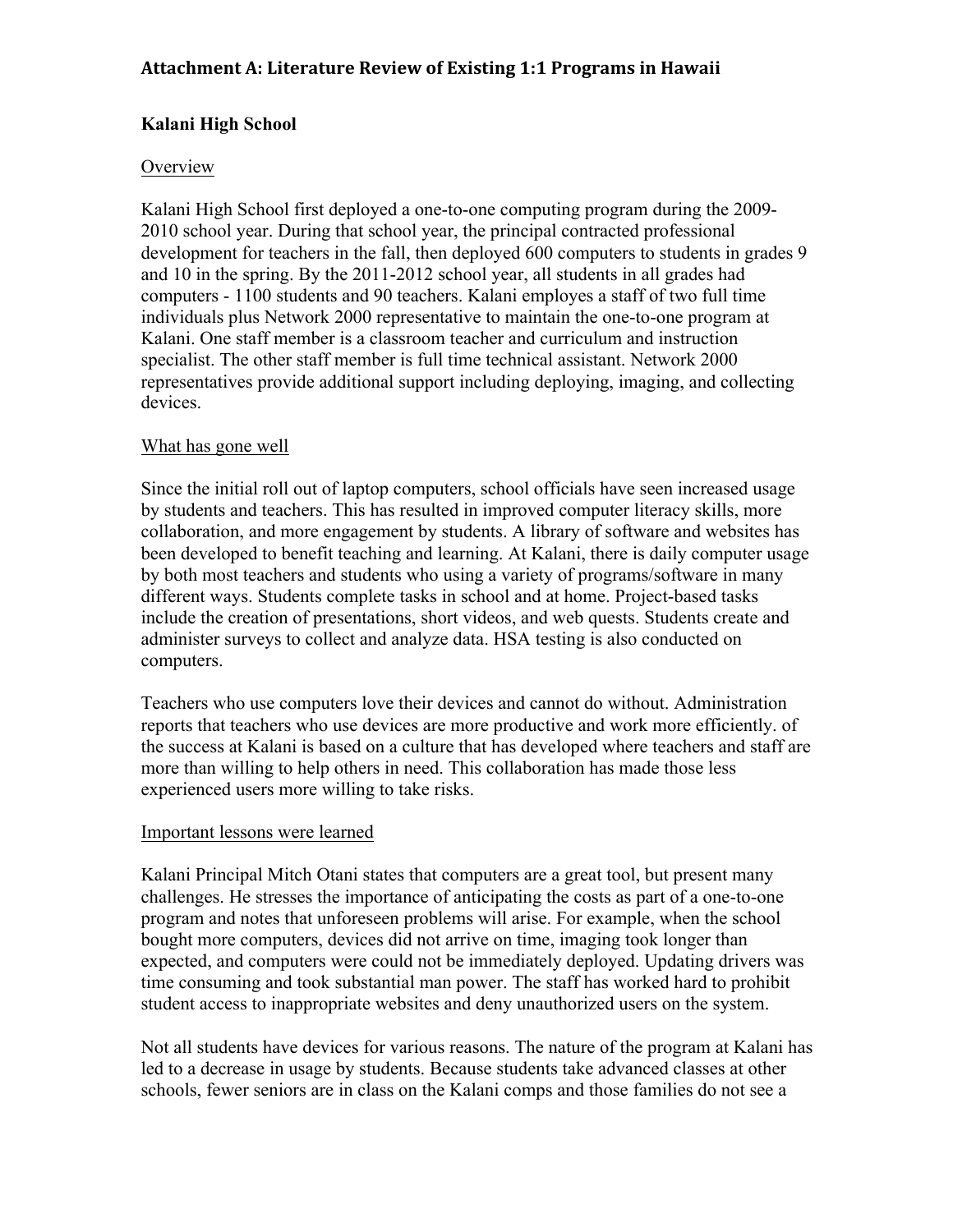need to invest in a device. This has led to fewer teachers being interested in using computers and professional development has tailed off.

One of the goals of the one-to-one program at Kalani it to enhance 21st Century skills including communication, team work, problem solving. To that end, the school is working with a research consultant to examine the impact of the one-to-one program on student learning. Measuring achievement proves difficult in that it is hard to isolate achievement/success while separating out other school factors (e.g., new bell schedule, extra study hall, make up exams).

Getting teachers to by in to the one-to-one program has proven difficult when there are many initiatives out of the Department of Education. Teachers have difficulty finding time to advance their computer learning and explore different ways to integrate given the various initiatives in the district.

#### Implementation Time:

Fall 2009: Students in 9th grade received devices Summer 2010: A group of teachers (10+) received 60 hours of professional development Summer and Fall 2010: Students in 9th and 10th grade received devices 2011-2012 School Year: All students received devices, full implementation Professional Development ongoing as needed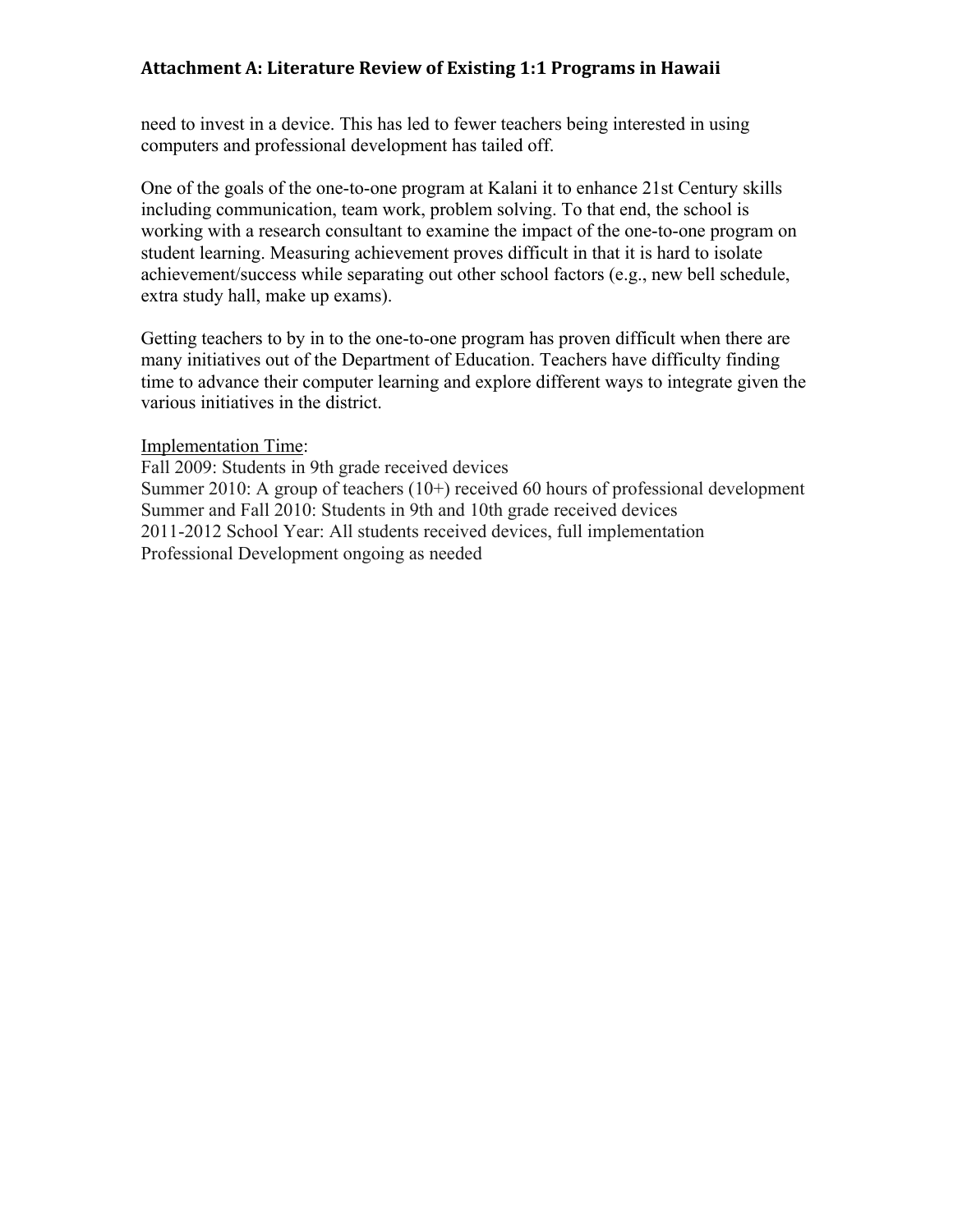## **The University Lab School**

### **Overview**

The University Laboratory School (ULS) is in its second year of a 1:1 computing program. Prior to the program's conception, the idea of 1:1 computing had been debated by the ULS community for over a year. The administration and technology committee discussed numerous concerns about undertaking such an initiative. Concerns included costs for both the school and families, access for students, training and support for teachers, students, and parents, and the effective uses of the technology as part of the curriculum. In 2012, the decision was made to pilot the 1:1 computer initiative with 56 seventh-grade students and 9 teachers for the 2012-2013 school year. The program was deemed a success and expanded in its second year to involve 168 students in grades 6-8 and 25 teachers.

### **What went well**

The ULS 1:1 pilot program coordinators collected data over the course of the year to address the main concerns regarding cost, access, and training. Students, parents, and teachers completed surveys that included many of the key concerns. Survey results showed increases in access to technology at school and home, and in time spent on schoolwork. Students reported improved quality of work and seemed more interested in school.

In addition, students participated in 21st Century Skills assessments to gauge what impact having anytime access to a computer might have on 21st century skill development. Results showed increases in creativity and innovation, communication and collaboration, research and information fluency, and digital citizenship. In some instances, gains were substantial.

The student and parent training programs were compulsory and deemed mostly successful. Students were trained and tested by ULS teachers in the areas of the Acceptable Use Policy and the ULS Laptop Contract; parents attended a meeting run by the ULS administration to go over the specifics of the program. Both students and parents were trained by an Internet Safety specialist at separate meetings.

It is important to note that prior to the 1:1 pilot program, the entire ULS faculty and staff, not just teachers involved in the 1:1 program, participated in a year-long technology professional development that focused on the use of Google Apps for Education, Mac OS, classroom hardware, and PowerSchool (the school's student information system). ULS administration focused all professional development time on technology with a goal of basic fluency for all teachers. ULS administration went virtually paperless, sharing folders, calendars, documents, and forms with teachers. This forced teachers to learn to use these applications and promoted an understanding and expectation of usage throughout the school. As a result, teachers at ULS are committed to integrating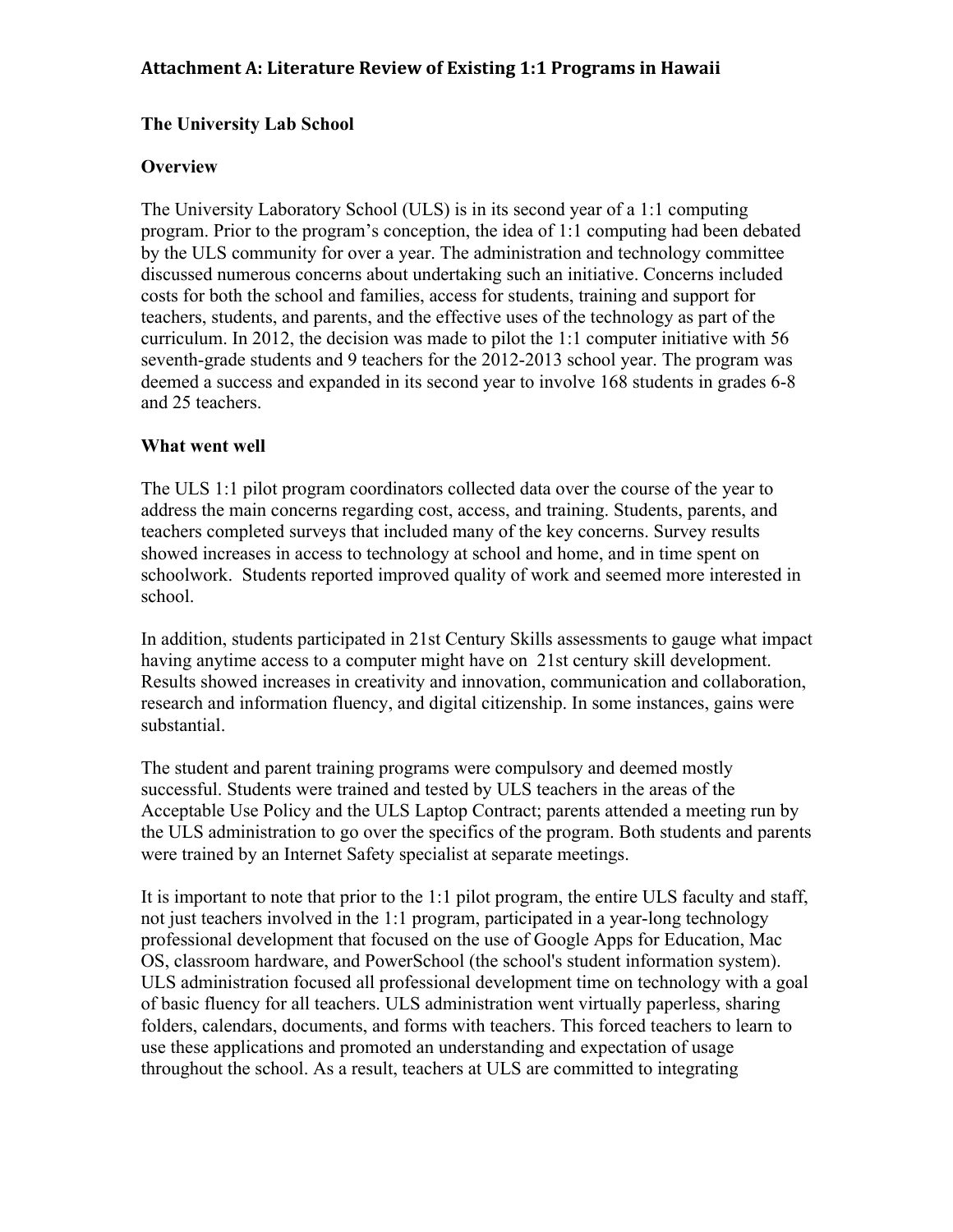technology into their classes, and are immersed in technology as part of their everyday lives at the school.

Because the student 1:1 computer would be different from the teacher computer, teachers in the 1:1 program were given the student computer to use for 6 months prior to the 1:1 program beginning. This was to help teachers determine what apps would be useful for their students and so that teachers would be able to help students troubleshoot computer issues. It resulted in teachers in the 1:1 program feeling comfortable and prepared to integrate more technology into their teaching.

### **Important lessons were learned**

In the first semester of the pilot program, 30% of the computers were damaged, and most were a complete loss. This was a result of many factors, including a fragile device, as well as student use and abuse. This substantial hardware loss led to the inclusion of community incentives such as the work rewards program (student homepages open to a screen that reads "X days since last computer incident") to increase the feeling of community responsibility. In the second semester of the pilot program, damages were much less than the first semester. Most importantly, the overall damage to the laptops resulted in the program administrators selecting a more rugged, and less costly, machine for year 2. Currently, in the first semester of year 2, there has been damage to less than 2% of the machines.

Another cost item that changed from the pilot was the approach to filtering the Internet at home. In the pilot year, ULS provided families with a \$60 router, but most parents reported that they didn't install the school-issued router. In the second year of the program, ULS installed Securly, a web filter that protects students wherever they use the computer, at a cost of \$10/user/year.

In the second year of the 1:1 program, because more teachers and students were involved in the one-to-one program, ULS administration committed 1½ duty periods for a Technology Integration Coordinator. This person is in charge of coordinating all the student and parent trainings, as well as supporting teachers with technology integration. Also, based on teacher feedback, ULS invested in Hapara, a management platform that works with Google Apps. Teachers were assigning, and grading, more work on Google Docs, and the management was cumbersome.

## Implementation Time:

2011-12 School Year: All teachers participated in technology-based professional development

Spring 2012 School Year: 7th grade teachers received devices and supplemental training 2012-2013 School Year: Implementation for  $7<sup>th</sup>$  grade teachers and students 2013-2014 School Year: All middle school students and teachers entered the 1:1 environment with continued professional development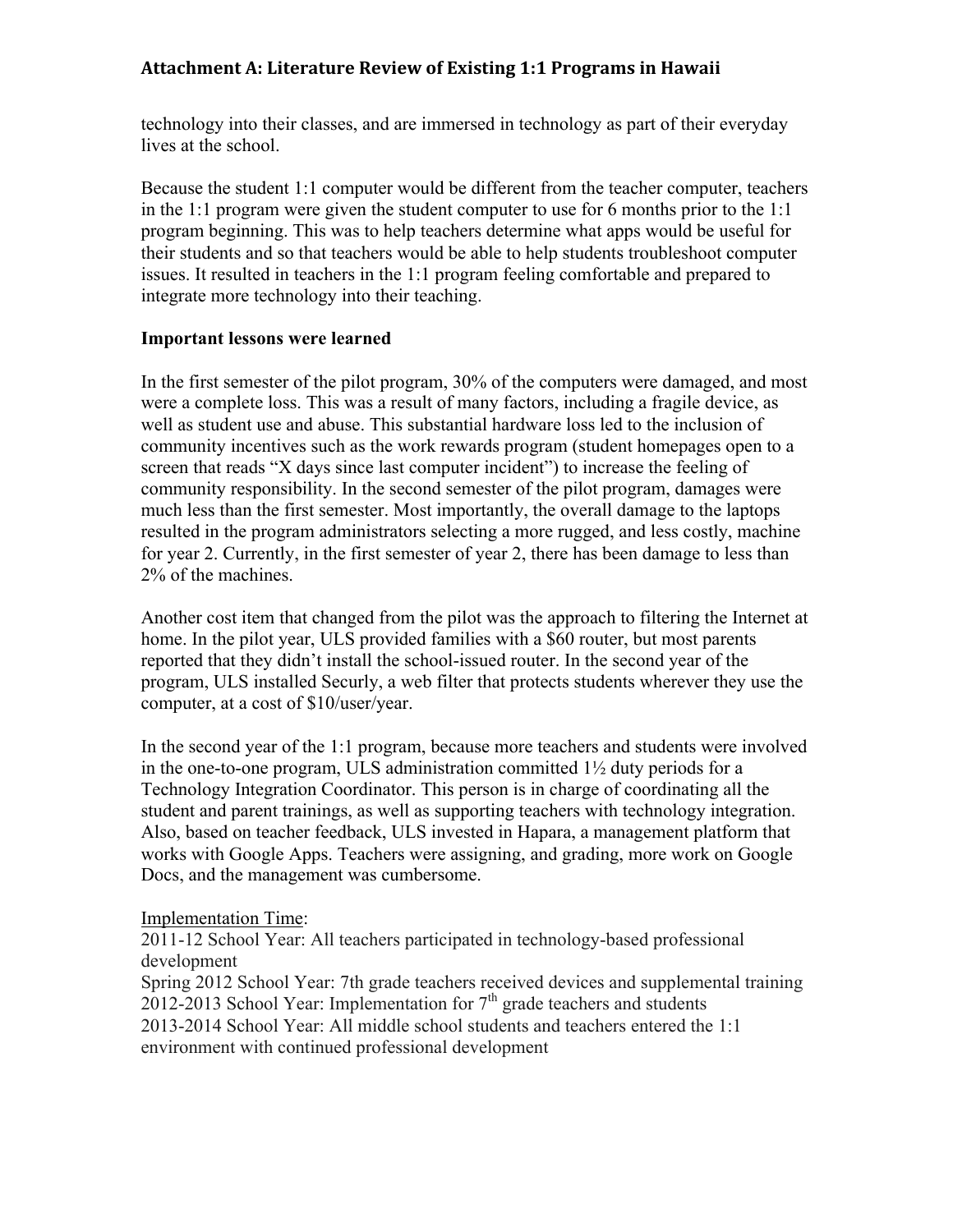## **Hale Kula Elementary School**

### **Overview**

Hale Kula Elementary School has a one-to-one computing program for 21 students in two classrooms: one  $4<sup>th</sup>$  grade classroom and one  $5<sup>th</sup>$  grade classroom. The program was developed in 2011 as part of a Department of Defense grant. Each week students spend 2½ days at home and 2½ days in school. Students in the one-to-one computing program take part in all school-related activities including field trips, student council, and physical education. Through the DoDEA grant, Hale Kula has a grant manager who works to gather data from the school as well as Wheeler Middle School regarding academic information about the students in the program. The manager also monitors spending and is the point of contact for any communication with DoDEA.

The one-to-one computer program was initiated by a Blended Learning Team with support from the Tech Coordinator, the librarian, and the curriculum coordinator at the time. Teachers were provided with funding from Hawaii Virtual Learning Network so they could create their curriculum that was then placed on the learning platform, Blackboard. Throughout the two years of this program, it was a team effort to work through the challenges and celebrate the successes.

Teachers took part in an intensive training course and spent considerable time developing a curriculum based on Common Core Standards and identifying resources. There were many information meetings between teachers and parents in an effort to ensure that everyone was well informed about the program.

### What went well

There is strong support for the program at Hale Kula. The teachers who designed the program are motivated to carry out a successful program. Students are interested in a program that is new and exciting, and parents are encouraged about the promising benefits.

There have been many benefits for students. Those involved with the program at Hale Kula report that students are more self-reliant. Students demonstrate improved organizational and time management skills. There are higher levels of engagement as well. Students are more confident than ever before. Statewide assessment data has been good; last year, all students met or exceeded proficiency.

There have been benefits for teachers as well. Teachers have expanded their repertoire of teaching strategies and are now utilizing a more student centered curriculum that is project based and allows for more student choice. Instruction is more personalized and computers allow teachers to differentiate instruction.

Administration at Hale Kula believes that the one-to-one program has resulted in increased collaboration and provided a means to share with the community. This has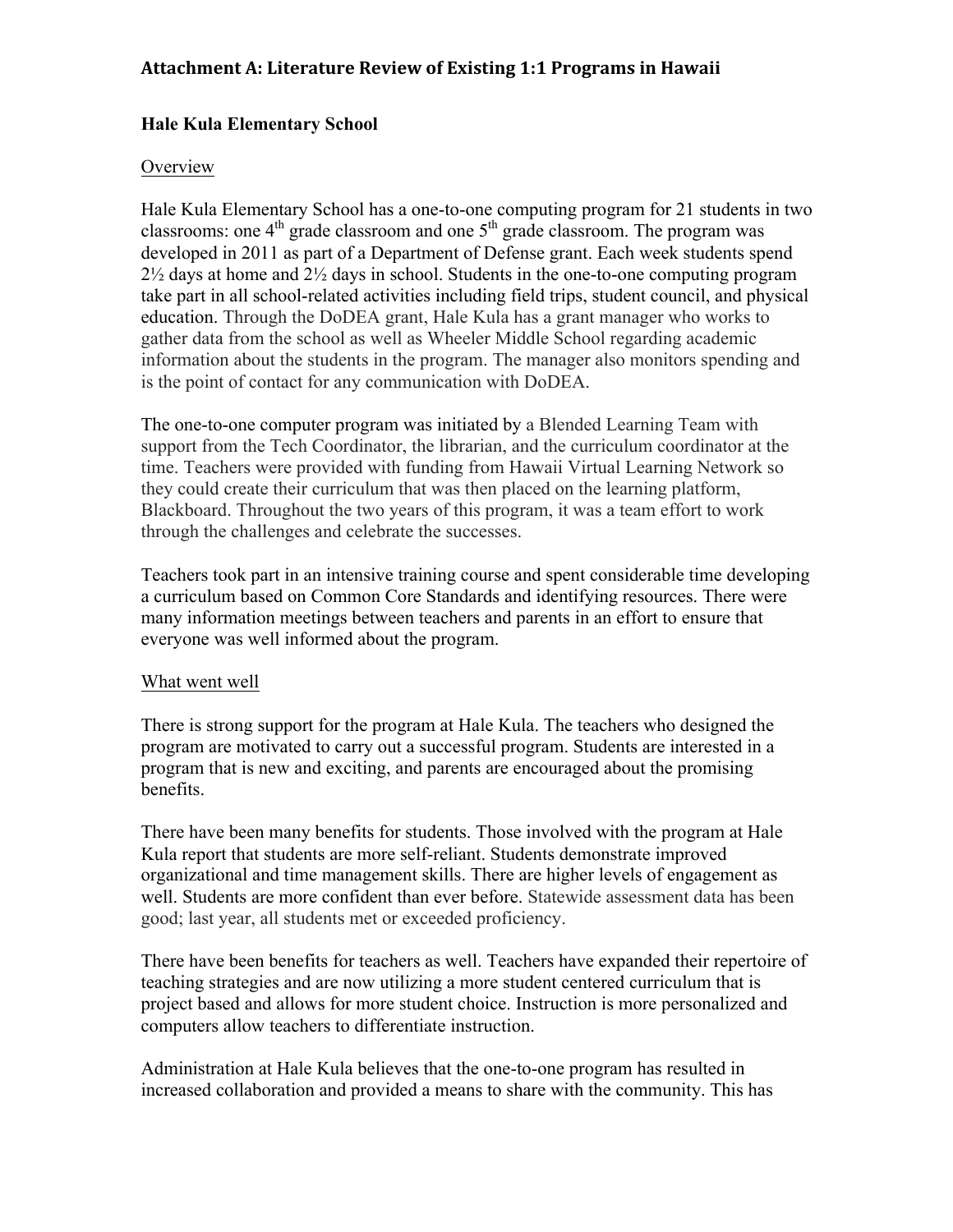included presentations at the Schools of the Future Conference by 11 and 9 year old students. The Blended Learning Team has presented at a Kamehameha Tech Conference, a Schools of the Future Conference, and a Librarians' Association Conference. They have also done a presentation for the Joint Venture Education Forum. Administration is quick to point out that test scores do not characterize the program and notes that not everything can be measured.

### Important lessons were learned

Many lessons have been learned as a result of the one-to-one program at Hale Kula. Over the last few years, the program has evolved and administrators, teachers and parents have learned that one-to-one computing is not for everyone. All students are different in that there are those who have need more assistance and others who are more self-directed.

The Blended Learning program model will be difficult to sustain due to the fact that elementary school parents are reluctant to enroll their children in this program. Having a child at home for 2½ days can be restrictive for parents who have other commitments during the day. Parents were appreciative of this opportunity for their children and were effusive in their praise.

Computers are only a tool that can be added to a teacher's repertoire. When used properly, a computer can be very effective. But a computer is not a curriculum nor is it a replacement for a teacher. Using computers as a tool in the classroom requires timeintensive planning and preparation. One factor that helped this program to be successful was that teachers at the school had been using Google Apps for three years before the implementation of this program. If teachers do not have this prior experience with devices or applications, more learning time is required. Teachers find it difficult to find time given demands by Department of Education initiatives and other school responsibilities.

It is important to consider the costs involved with a one-to-one program. At Hale Kula, professional development has fallen off because money was allocated primarily for devices. Administrators and teachers continue to work on a plan to make the program sustainable. Funding for infrastructure is critical. A strong network must be able to handle the number of computers as part of a one-to-one program. Additionally, maintaining the laptops can be challenging; constant updates to devices need to be made. If a one-to-one program is implemented in any school, it may require additional personnel.

Test scores won't necessarily go up as a result of a one-to-one program. As a result, assessments need to be rethought to reflect  $21<sup>st</sup>$  Century skills.

Finally, administrators and teachers believe that in any classroom, students need the opportunity to apply skills they have learned. The one-to-one program focused on application of skills and choice to collaborate, communicate, think critically, and create. These are essential 21st Century skills. These are skills all students need in order to be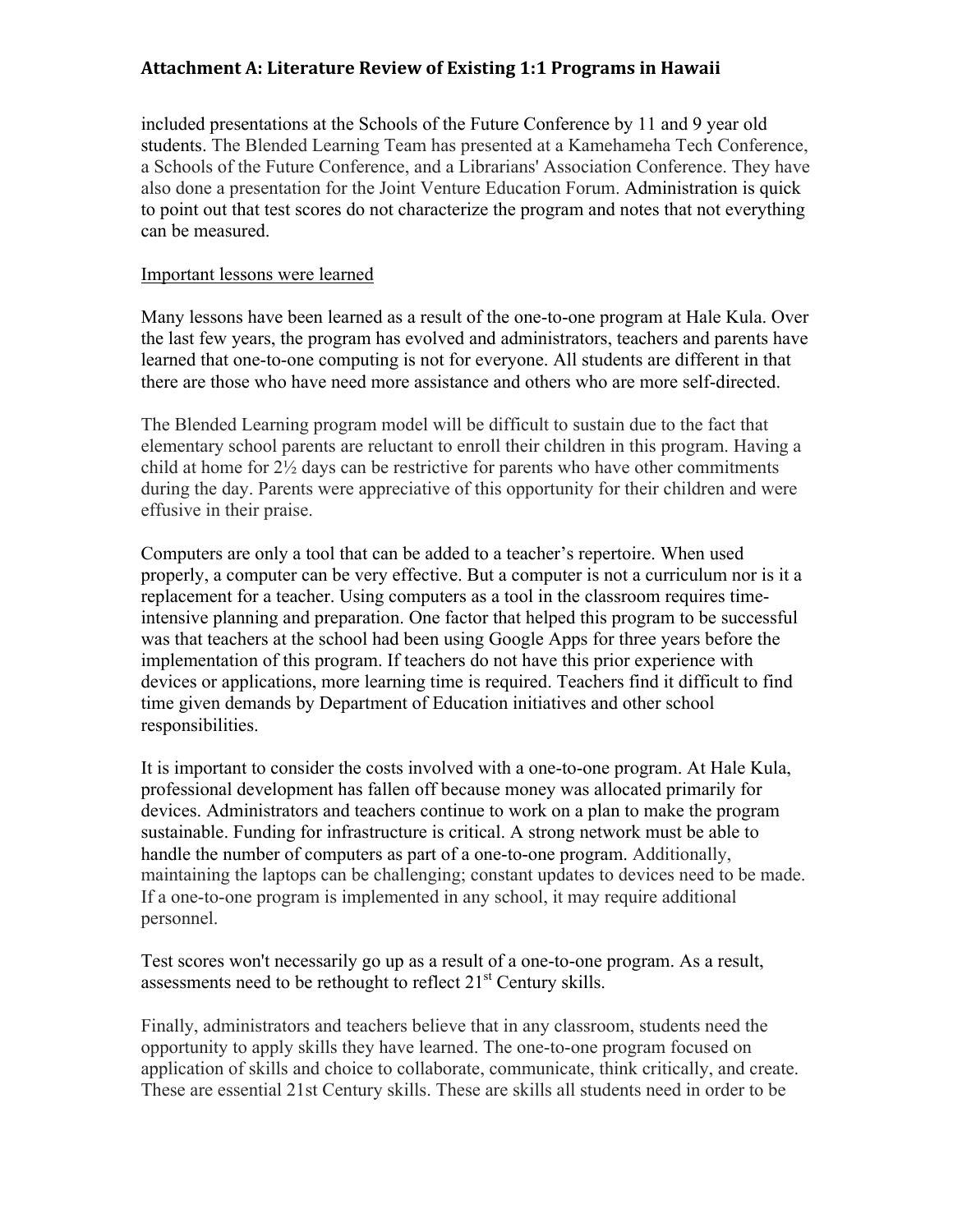successful in the future.

# Implementation Time:

Spring and Summer 2011 - Teaches take part in professional development Fall 2011 - Students receive devices, full implementation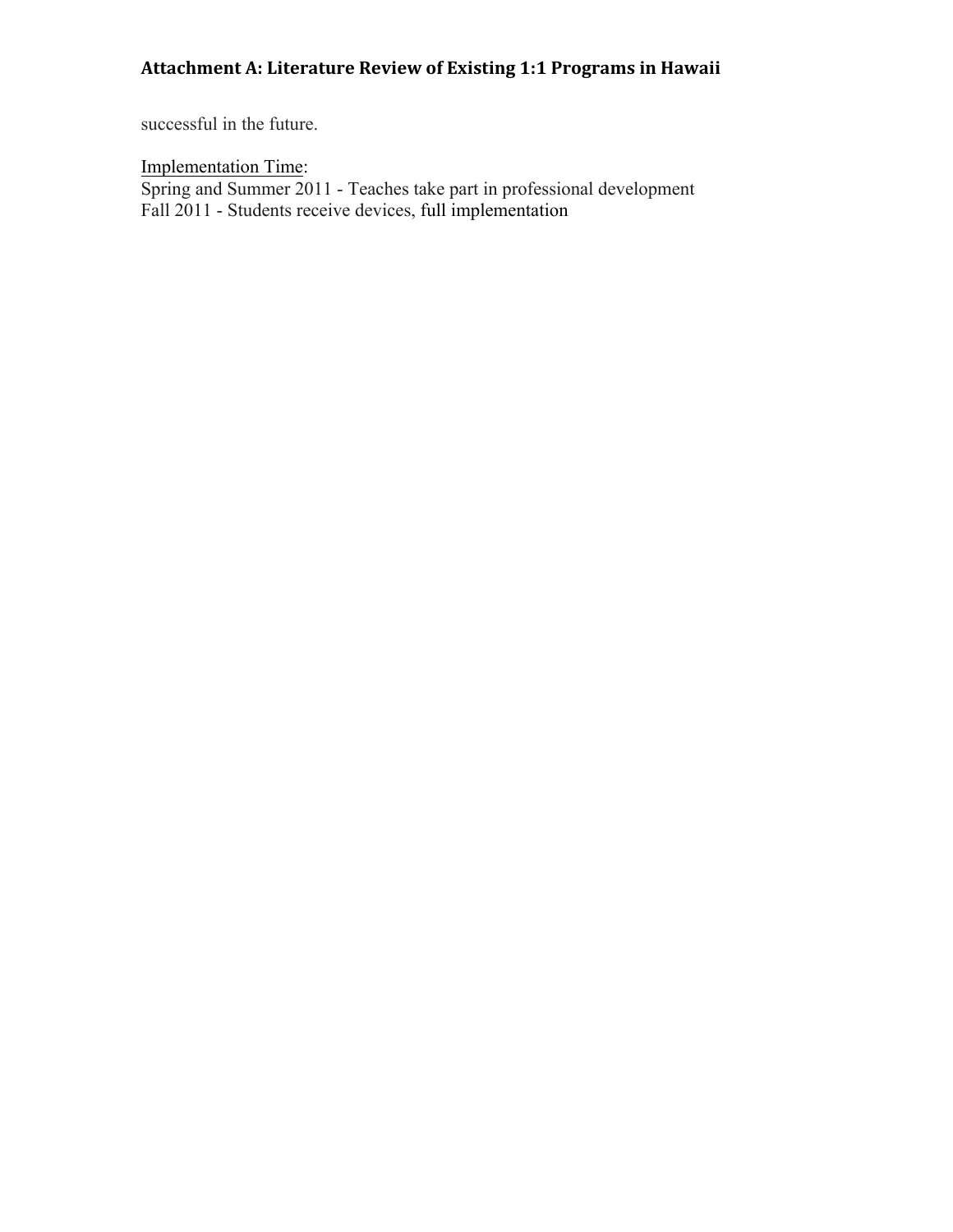### **Ben Parker Elementary School**

### **Overview**

During the 2007/2008 school year, Benjamin Parker Elementary began planning and implementing a one-to-one computing pilot program. During that year, computers were ordered and sent home with students for a limited amount of specific projects. At the same time, the school installed access to a wireless network throughout the campus. The following year, educators and staff at the school began an outreach program to educate the community about the program. Parent meetings were held and computers were issued to students and parents. In subsequent school years, the program was expanded to include all students with full implementation complete in 2010/2011. During the 2010/2011 school year, all students in grades 1-6 had a computer to use in school. Students also took these devices home to complete assignments. Laptop centers were installed for students in kindergarten.

### **What went well**

Professional development efforts were strong. Teachers were able to go to Punahou School to see the use of devices in a classroom setting. Many teachers sought out their own professional development.

There is a strong commitment by teachers. The pilot started with teachers who wanted the computers.

The pilot took three years to fully implement. In the third year, there was a jump in test scores. Regular completion of online programs such as KidBiz helped this jump.

Community was kept informed and was very involved. Relationships with local business proved useful. For example, these stakeholders helped with repairs.

### **Important Lessons Learned**

Educators and staff at Benjamin Parker Elementary learned many lessons from the implementation of the one-to-one computing program at their school. Most importantly, they learned that an infrastructure needs to be in place in order for a successful program to be carried out. At Benjamin Parker Elementary, a physical infrastructure included a wireless system, extra laptop computers, electrical capacity in all buildings, charging stations and appropriate furniture. An organizational infrastructure included troubleshooting teams in place with flexible schedules, form, procedures, professional development time and money, and a computer expert on staff.

Based on the implementation, faculty and staff also learned the importance of teacher training. Teachers need to be familiar and comfortable with the computer program in order to best make use of the technology.